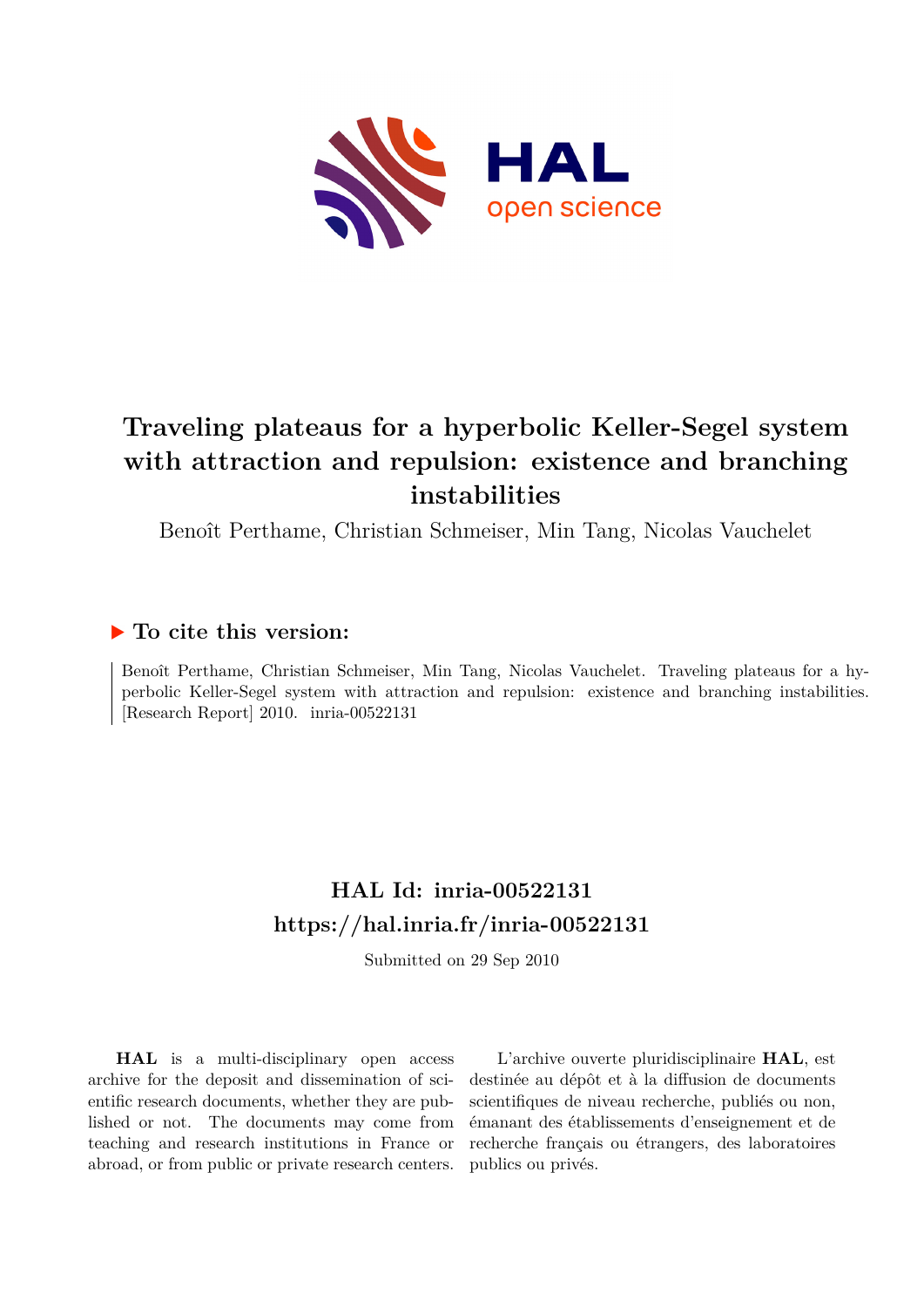## Traveling plateaus for a hyperbolic Keller-Segel system with attraction and repulsion: existence and branching instabilities

Benoˆıt Perthame <sup>∗</sup> Christian Schmeiser † Min Tang ∗‡ Nicolas Vauchelet ∗§

September 29, 2010

#### Abstract

How can repulsive and attractive forces, acting on a conservative system, create stable traveling patterns or branching instabilities? We have proposed to study this question in the framework of the hyperbolic Keller-Segel system with logistic sensitivity. This is a model system motivated by experiments on cell communities auto-organization, a field which is also called socio-biology. We continue earlier modeling work, where we have shown numerically that branching patterns arise for this system and we have analyzed this instability by formal asymptotics for small diffusivity of the chemo-repellent.

Here we are interested in the more general situation, where the diffusivities of both the chemoattractant and the chemo-repellent are positive. To do so, we develop an appropriate functional analysis framework. We apply our method to two cases. Firstly we analyze steady states. Secondly we analyze traveling waves when neglecting the degradation coefficient of the chemo-repellent; the unique wave speed appears through a singularity cancelation which is the main theoretical difficulty. This shows that in different situations the cell density takes the shape of a plateau.

The existence of steady states and traveling plateaus are a symptom of how rich the system is and why branching instabilities can occur. Numerical tests show that large plateaus may split into smaller ones, which remain stable.

Key-words. Keller-Segel system, hyperbolic system, traveling waves, branching instability, cell communities.

AMS Subjects Class. 35L45, 35L67, 65M99, 92C17

## 1 Introduction

We study a form of the hyperbolic Keller-Segel system with logistic sensitivity for a chemoattractant and constant sensitivity for a chemo-repellent, given by the set of equations

<span id="page-1-0"></span>
$$
\begin{cases}\n\partial_t n + \operatorname{div}\left[\mu_c n \left(1 - \frac{n}{n_{max}}\right) \nabla c - \mu_S n \nabla S\right] = 0, \\
-D_c \Delta c + \frac{c}{\tau_c} = \alpha_c n, \\
\partial_t S - D_S \Delta S + \frac{S}{\tau_S} = \alpha_S n.\n\end{cases}
$$
\n(1)

<sup>∗</sup>UPMC, CNRS UMR 7598, Laboratoire Jacques-Louis Lions, F-75005, Paris and INRIA Paris-Rocquencourt, Equipe BANG. Email: benoit.perthame@upmc.fr

<sup>†</sup> Institute for Mathematics, University of Vienna, Nordbergstraße 15, 1090 Vienna, Austria and RICAM, Linz, Austria. Email: christian.schmeiser@univie.ac.at

<sup>‡</sup>Email: tangmin1002@gmail.com

<sup>§</sup>Email: nicolas.vauchelet@upmc.fr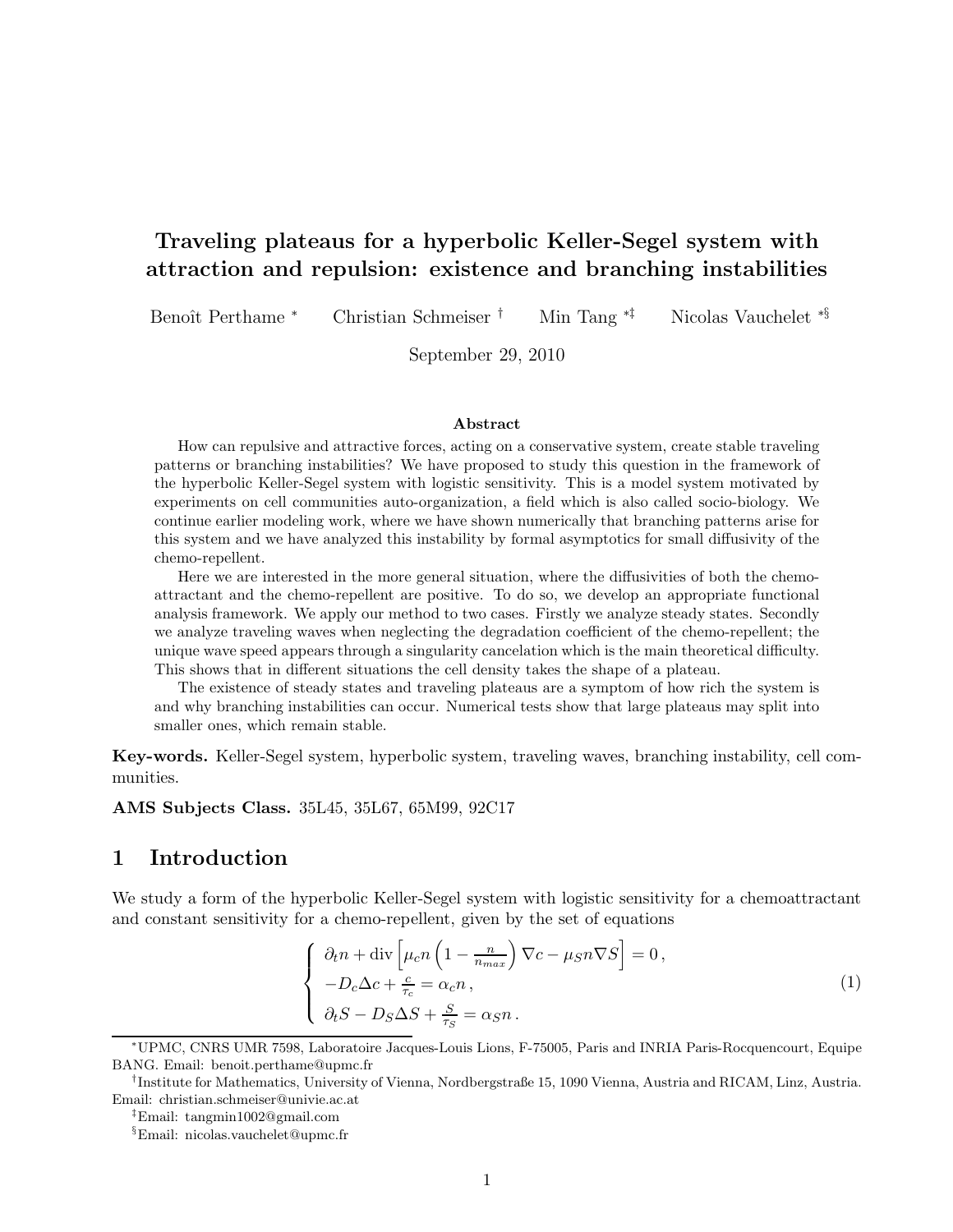This system is reminiscent of a large class of models used with biomedical motivations to represent the auto-organization of cells that are able to produce attractive and repulsive chemicals [\[8,](#page-19-0) [18\]](#page-20-0), but also in other areas of population dynamics [\[4,](#page-19-1) [15\]](#page-20-1). The logistic sensitivity  $\mu_c(1 - n/n_{max})$  takes into account a volume filling (or quorum sensing) effect, i.e., a reduction of the cell response to the chemo-attractant (whose concentration is denoted by c), which prevents overcrowding [\[10,](#page-20-2) [19,](#page-20-3) [20\]](#page-20-4). The special form at hand has been proposed in [\[5\]](#page-19-2) as a reduced model for a more detailed system to study complex patterns as the dendritic ramification of *Bacillus subtilis*, recently obtained with high nutrient experiments in [\[11,](#page-20-5) [12,](#page-20-6) [14\]](#page-20-7), whereas pattern formation based on local nutrient depletion is also possible  $[16, 8, 17]$  $[16, 8, 17]$  $[16, 8, 17]$ . It includes a chemo-repellent of concentration S (that can be interpreted as the effect of surfactin) with a constant sensitivity  $\mu_S$ . The model neglects diffusion (i.e. random motion) of the cells. This has been proved to be mathematically correct, due to the logistic sensitivity, in [\[7,](#page-19-3) [6\]](#page-19-4) (see also [\[2\]](#page-19-5) for an earlier work). Reaction-diffusion models are used for the chemicals with a quasi-stationarity assumption for the chemo-attractant. The chemicals diffuse with diffusivities  $D_c$ and  $D<sub>S</sub>$ , they are degraded with relaxation times  $\tau<sub>c</sub>$  and  $\tau<sub>S</sub>$ , and they are produced by the cells with rates  $\alpha_c$  and  $\alpha_S$ .

From [\[3,](#page-19-6) [2,](#page-19-5) [7\]](#page-19-3) we know that, when  $S \equiv 0$ , the nonlinear term  $n(1 - n/n_{max})$  causes sharp fronts that connect alternatively the states  $n = 0$  and  $n = n_{max}$  (see [\[9\]](#page-19-7) for this terminology). The repellent force  $\nabla S$  can generate surprising dynamics of the plateaus and branching instabilities may occur. This was shown in [\[5\]](#page-19-2), and the instability could be analyzed for  $D<sub>S</sub>$  small, because the limiting system with  $D<sub>S</sub> = 0$  can be recast as an hyperbolic system according to a method introduced in [\[13\]](#page-20-10). Then, stability/instability of discontinuities can be seen as a transition from shock to rarefaction waves.

In the present paper, we are interested in the existence and branching instabilities of traveling plateau solutions of [\(1\)](#page-1-0) for general diffusion coefficients. These are naturally obtained in one dimension and therefore we focus on the nondimensionalized system

<span id="page-2-0"></span>
$$
\begin{cases}\n\partial_t n + \partial_x (n(1-n)\partial_x c - n\partial_x S) = 0, \\
-D_c \partial_x^2 c + c = \alpha_c n, \\
\partial_t S - D_s \partial_x^2 S + S = \alpha_S n.\n\end{cases}
$$
\n(2)

For the nondimensionalization,  $\tau_S$  has been chosen as the reference time and  $n_{max}$  as the reference cell density. The reference values for the chemical densities have been chosen such that the scaled versions of the sensitivities  $\mu_c$  and  $\mu_S$  are equal to 1. All quantities in [\(2\)](#page-2-0) are dimensionless. This is also true for the parameters  $D_c$ ,  $D_S$ ,  $\alpha_c$ , and  $\alpha_S$ , where we point out that the scaled diffusivities  $D_c$  and  $D_S$ actually represent (in unscaled notation)  $D_c \tau_c/l^2$  and  $D_S \tau_S/l^2$ , respectively, where l is the reference length.

We develop a functional analytic framework for the study of traveling waves. Since it is simpler to introduce it for steady states of [\(2\)](#page-2-0), we address this issue in Section [2.](#page-3-0) We prove the existence of a family of steady states characterized by the size of the plateau, when it is small enough, or when  $D<sub>S</sub>$ is close enough to  $D_c$  (Section [3\)](#page-7-0). Numerical tests illustrate that the smallness condition is necessary for stability. In Section [4,](#page-10-0) we show that steady states are replaced by traveling plateaus, when degradation of the chemo-repellent is neglected (i.e.  $\tau_s = \infty$  in [\(1\)](#page-1-0)). The method is an extension of the functional analytic framework for steady states, where the propagation speed is determined naturally by a singularity analysis. The total number of cells (or the size of the plateau) defines a family of traveling waves with different speeds.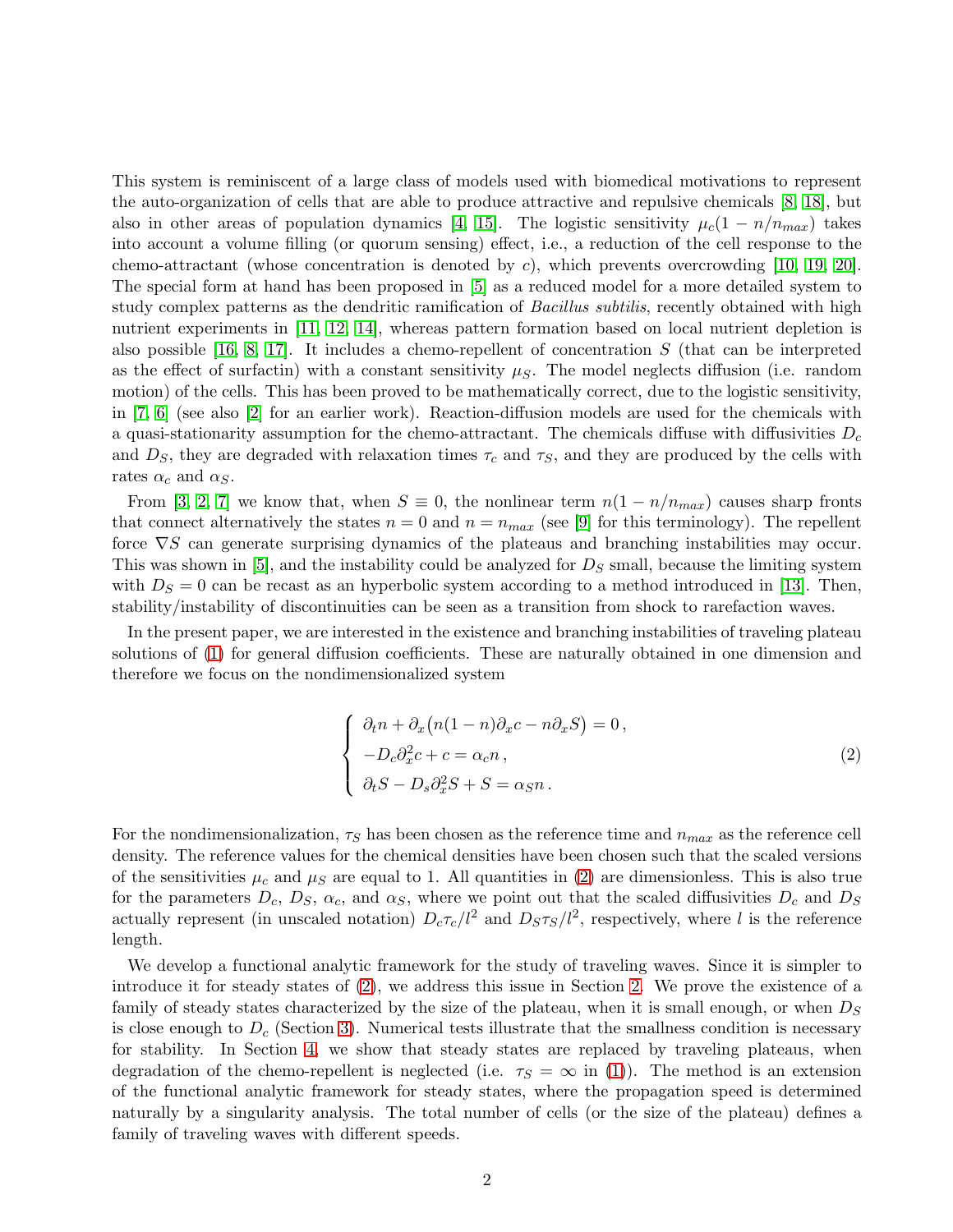## <span id="page-3-0"></span>2 Steady states with small total mass

The existence of stationary states for system [\(2\)](#page-2-0) is both the most natural question and the easiest to illustrate the method we use throughout the paper. Therefore we begin with this issue. We first state a theoretical result that involves a smallness condition. Then, we confirm with numerical results that this smallness condition is necessary.

We shall look for solutions of the steady state system

<span id="page-3-1"></span>
$$
\begin{cases}\n\partial_x \big(n(1-n)\partial_x c - n\partial_x S\big) = 0, \\
-D_c \partial_x^2 c + c = \alpha_c n, \\
-D_s \partial_x^2 S + S = \alpha_S n,\n\end{cases}
$$
\n(3)

complemented with the boundary conditions

<span id="page-3-4"></span>
$$
n(\pm \infty) = c(\pm \infty) = s(\pm \infty) = 0.
$$
\n(4)

Integration of the first equation then gives vanishing flux:

$$
n[(1-n)\partial_x c - \partial_x S] = 0.
$$

We shall be interested in plateaus of the cell density with sharp boundaries, such that  $n$  jumps between  $n = 0$  and

<span id="page-3-3"></span>
$$
n = 1 - \frac{\partial_x S}{\partial_x c} > 0 \tag{5}
$$

(satisfying the Rankine-Hugoniot jump conditions). The convexity of the flux function is determined by the sign of  $\partial_x c$ . The above jumps satisfy the entropy condition if either  $n = 0$  on the left,  $n > 0$ on the right of the jump, and  $\partial_x c > 0$  at the jump point; or  $n > 0$  on the left,  $n = 0$  on the right, and  $\partial_x c < 0.$ 

<span id="page-3-2"></span>**Theorem 2.1** *Assume that*  $\gamma := \frac{\alpha_S D_c}{\alpha_S D_S}$  $\frac{\alpha_S D_c}{\alpha_c D_S} < 1$ . Then, for L small enough, there exists a unique entropy *solution of* [\(3\)](#page-3-1) *of the form*

$$
n(x) = \begin{cases} 0 & \text{for } x \notin [0, L], \\ 1 - \gamma + O(L) & \text{for } x \in (0, L), \end{cases}
$$

*with*  $n \in C(0,L)$  *and symmetric around*  $x = L/2$ *.* 

For the existence of steady state plateau solutions, we need the effect of the chemo-attractant to dominate the effect of the chemo-repellent. In terms of the original unscaled parameters,  $\gamma = \frac{\alpha_S \mu_S}{D_c}$  $D_{S}$  $D_c$  $\alpha_c \mu_c$ holds. Thus, the strength of the attractive (respectively repulsive) effect is measured by the product of the production rate and the sensitivity divided by the diffusivity of the chemical.

One can understand the occurrence of the free parameter  $L$  as the result of mass conservation in the dynamics  $(2)$ . Supposedly there is a one-to-one relation between L and the total number of cells. This is also the way plateaus of different size are produced in the numerical examples below.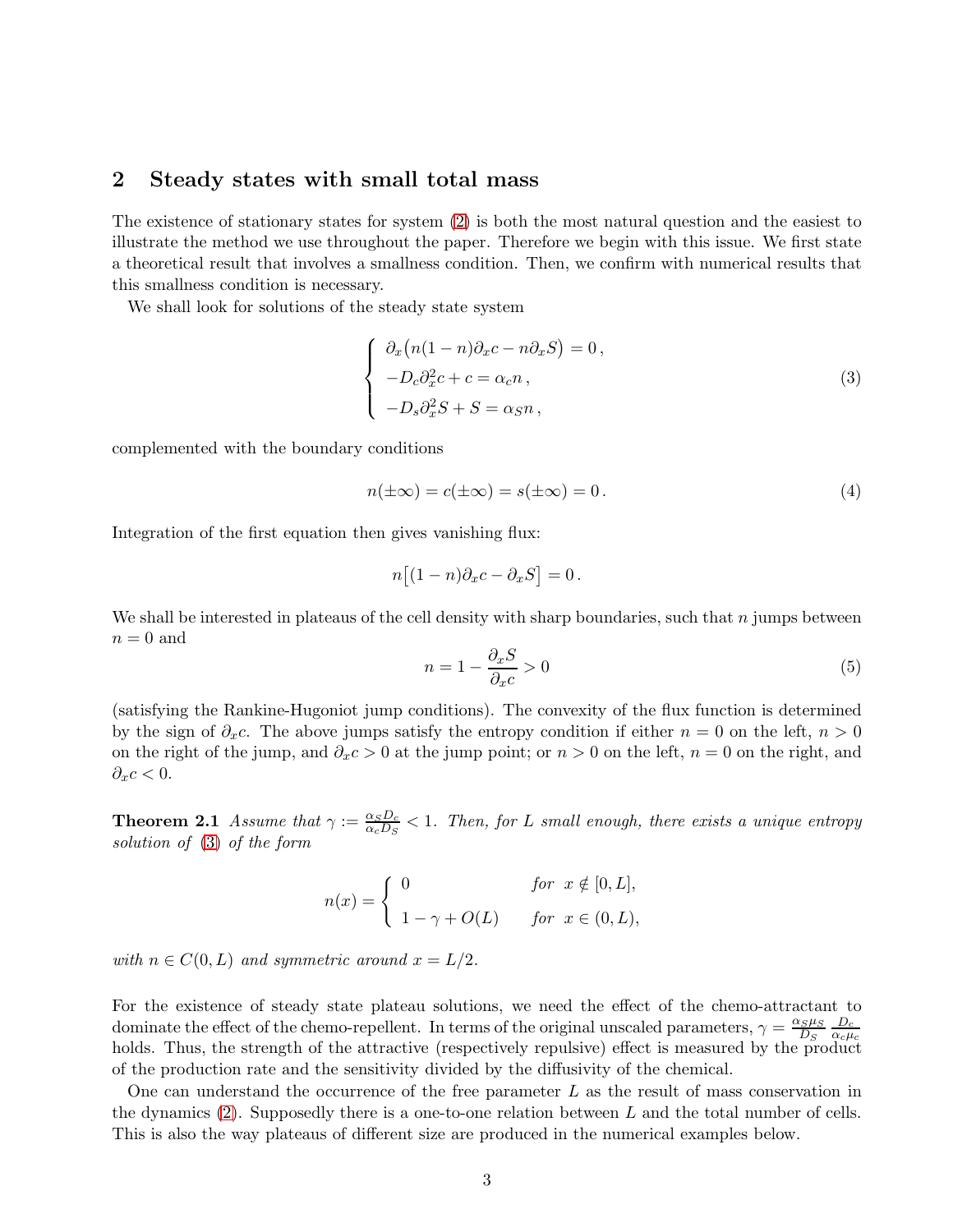#### Proof of Theorem [2.1](#page-3-2)

The difficulty in using [\(5\)](#page-3-3) for the computation of the cell density is to control the points where  $\partial_x c$ vanishes. By the symmetry assumption, one such point is at  $x = L/2$ , and we shall prove that for n of the form given in the theorem, it is the only one.

It will be convenient to rescale the problem by  $x \to Lx$ . Then, the support of n is given by [0, 1], where [\(5\)](#page-3-3) still holds, and

$$
\begin{cases}\n-\frac{D_c}{L^2}\partial_x^2 c + c = \alpha_c n, \\
-\frac{D_S}{L^2}\partial_x^2 S + S = \alpha_S n.\n\end{cases} (6)
$$

With the boundary conditions [\(4\)](#page-3-4), explicit representations of  $\partial_x c$  and  $\partial_x S$  can be computed for  $x \in \mathbb{R}$ :

$$
\partial_x c = -\frac{\alpha_c L_c^2}{2} \left( \int_0^x e^{L_c(y-x)} n(y) dy - \int_x^1 e^{L_c(x-y)} n(y) dy \right), \tag{7}
$$

$$
\partial_x S = -\frac{\alpha_S L_S^2}{2} \left( \int_0^x e^{L_S(y-x)} n(y) dy - \int_x^1 e^{L_S(x-y)} n(y) dy \right), \tag{8}
$$

with  $L_S = L/\sqrt{D_S}$ ,  $L_c = L/\sqrt{D_c}$ . Thus the formula [\(5\)](#page-3-3) can be seen as the fixed point equation

<span id="page-4-0"></span>
$$
n = \mathcal{F}[n] := 1 - \gamma \frac{F[L_S, n]}{F[L_c, n]},
$$
\n
$$
(9)
$$

with

<span id="page-4-2"></span>
$$
F[L_i, n](x) = -\int_0^x e^{L_i(y-x)} n(y) dy + \int_x^1 e^{L_i(x-y)} n(y) dy, \qquad 0 < x < 1, \quad i = S, c. \tag{10}
$$

Using the symmetry at  $x = 1/2$ , i.e.,  $n(x) = n(1-x)$  for  $x \in (0,1)$ , we restrict to  $x \in (0,1/2)$  and write

<span id="page-4-1"></span>
$$
F[L_i, n](x) = e^{L_i x} \int_x^{1/2} \left( e^{-L_i y} + e^{-L_i (1-y)} \right) n(y) dy + \left( e^{-L_i (1-x)} - e^{-L_i x} \right) \int_0^x e^{L_i y} n(y) dy. \tag{11}
$$

As the next step, the limit as  $L_i \to 0$  is taken out, and the zero at  $x = 1/2$  is eliminated by

$$
\frac{F[L_i, n](x)}{1/2 - x} = 2\bar{n}(x) + L_i f[L_i, n](x) ,
$$

with

$$
\bar{n}(x) = \frac{1}{1/2 - x} \int_x^{1/2} n(y) dy,
$$
\n
$$
f[L_i, n](x) = \frac{1}{1/2 - x} \int_x^{1/2} \frac{e^{L_i(x-y)} + e^{L_i(x+y-1)} - 2}{L_i} n(y) dy + \frac{e^{-L_i(1-x)} - e^{-L_i x}}{L_i(1/2 - x)} \int_0^x e^{L_i y} n(y) dy.
$$

Since  $L = 0$  implies  $L_i = 0$ , the unique solution of [\(9\)](#page-4-0) in this case is given by

$$
n(x)=n_0:=1-\gamma.
$$

We shall apply the Banach fixed point theorem in the ball

$$
B := \left\{ n \in C([0, 1/2]) : ||n - n_0||_{\infty} < \frac{1 - \gamma}{2} \right\},\tag{12}
$$

of the Banach space  $C([0, 1/2])$  (equipped with the supremum norm  $\|\cdot\|_{\infty}$ ). The essential observation is collected in the following result.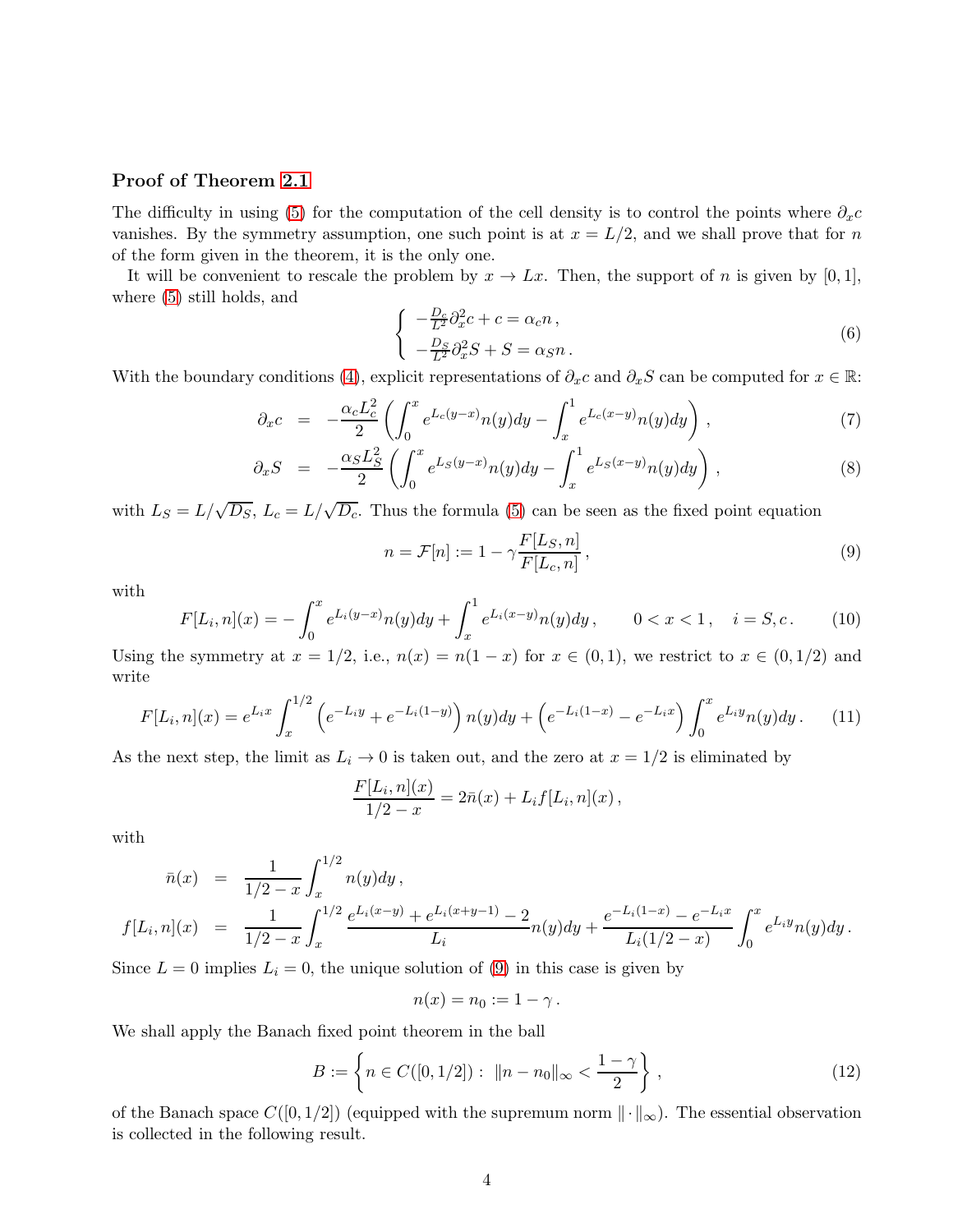**Lemma 2.2** For  $0 \le L_i \le \overline{L}$ , the linear mapping  $n \mapsto f[L_i, n]$  on  $C([0, 1/2])$  is bounded with a bound *only depending on L.* 

Proof. It is easily seen that both

$$
\frac{e^{L_i(x-y)} + e^{L_i(x+y-1)} - 2}{L_i} \quad \text{and} \quad \frac{e^{-L_i(1-x)} - e^{-L_i x}}{L_i(1/2 - x)}
$$

are uniformly bounded for  $0 \le x, y \le 1/2, 0 < L_i \le \bar{L}$  with a bound  $C(\bar{L})$ , implying

$$
||f[L_i, n]||_{\infty} \leq C(\bar{L}) \left(1 + \frac{e^{\bar{L}/2}}{2}\right) ||n||_{\infty}.
$$

 $\Box$ 

Corollary 2.3 *For*  $n \in B$  *and for* L *small enough (recalling*  $L_c = L/\sqrt{D_c}$ ,  $L_S = L/\sqrt{D_S}$ ),

$$
2\bar{n} + L_c f[L_c, n] \ge \frac{1-\gamma}{2}
$$

*and*

$$
n \mapsto \mathcal{F}[n] = 1 - \gamma + \gamma \frac{L_c f[L_c, n] - L_S f[L_S, n]}{2\bar{n} + L_c f[L_c, n]}
$$

*maps* B into itself and is a contraction with respect to  $\|\cdot\|_{\infty}$  with a Lipschitz constant proportional to L*.*

This concludes the proof of Theorem [2.1.](#page-3-2)

#### Formal asymptotic expansion – shape of the plateau

In this section the first few terms in an asymptotic expansion of the solution of [\(9\)](#page-4-0) will be computed. This will shed light on the shape of the non-constant correction of the cell density plateau. Some of the necessary computations are rather lengthy and will only be outlined. We start with the Taylor expansion  $F[L_i, n] = F_0[n] + L_i F_1[n] + L_i^2 F_2[n] + O(L_i^3)$  with

$$
F_j[n](x) = -\int_0^x \frac{(y-x)^j}{j!} n(y) dy + \int_x^1 \frac{(x-y)^j}{j!} n(y) dy.
$$

This in turn leads to

$$
\mathcal{F}[n] = \mathcal{F}_0[n] + L\mathcal{F}_1[n] + L^2\mathcal{F}_2[n] + O(L^3),
$$

with

$$
\mathcal{F}_0[n] = 1 - \gamma, \qquad \mathcal{F}_1[n] = \gamma \left( \frac{1}{\sqrt{D_c}} - \frac{1}{\sqrt{D_S}} \right) \frac{F_1[n]}{F_0[n]},
$$
  

$$
\mathcal{F}_2[n] = \gamma \left( \frac{1}{D_c} - \frac{1}{D_S} \right) \frac{F_2[n]}{F_0[n]} + \frac{\gamma}{\sqrt{D_c}} \left( \frac{1}{\sqrt{D_S}} - \frac{1}{\sqrt{D_c}} \right) \frac{F_1[n]^2}{F_0[n]^2}
$$

.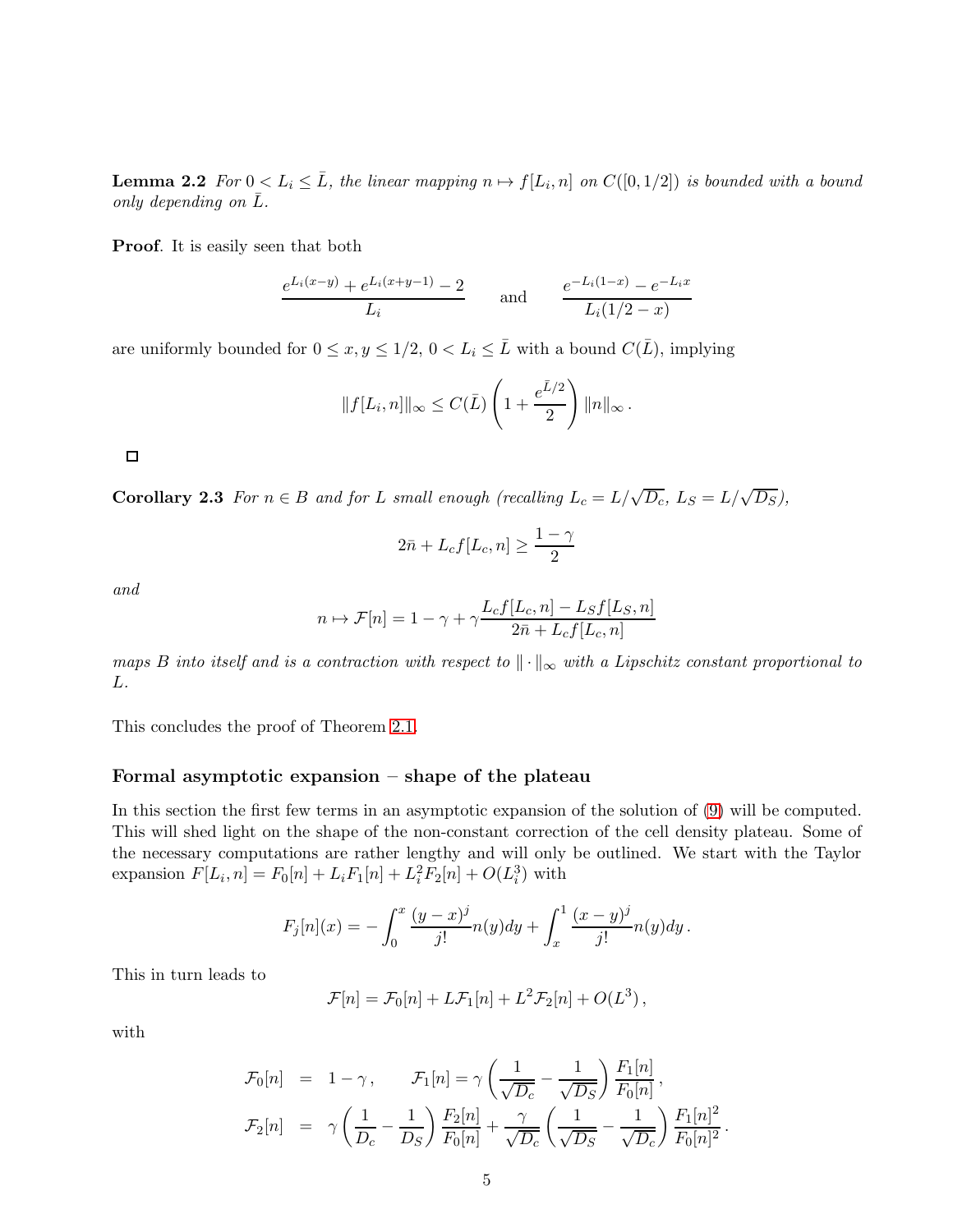Substitution of the ansatz  $n = n_0 + Ln_1 + L^2n_2 + O(L^3)$  into [\(9\)](#page-4-0), re-expansion, and equating coefficients of powers of L then leads to

$$
n_0 = 1 - \gamma,
$$
  
\n
$$
n_1 = \mathcal{F}_1[n_0] = \frac{\gamma}{2} \left( \frac{1}{\sqrt{D_S}} - \frac{1}{\sqrt{D_c}} \right),
$$
  
\n
$$
n_2 = D\mathcal{F}_1[n_0]n_1 + \mathcal{F}_2[n_0] = \bar{n}_2 + \frac{\gamma}{6} \left( \frac{1}{D_c} - \frac{1}{D_S} \right) (x - 1/2)^2,
$$

where  $D\mathcal{F}_1$  denotes the Frechet derivative of  $\mathcal{F}_1$  and  $\bar{n}_2$  is a (explicitly computable) constant. The  $O(L)$ -correction term  $n_1$  is constant. It is negative for  $D_c < D_S$  and positive for  $D_c > D_S$ . The first non-constant correction occurs at  $O(L^2)$ . It is convex for  $D_c < D_S$  and concave for  $D_c > D_S$ . This agrees qualitatively with the numerical results of Section [3.](#page-7-0)

Finally, we mention that it is a standard procedure to extend our rigorous results in order to justify the asymptotic expansion for n in the sense that the error  $O(L^3)$  can be estimated in  $C([0, 1/2])$  by  $CL^3$ .

#### <span id="page-6-1"></span>Numerical experiments

We carried out numerical tests that illustrate the analytical results and indicate that large plateaus may be unstable, depending on the relation between  $D_c$  and  $D_S$ .

We obtained numerical steady states as the limit for large times of a modified dynamics (where also the chemo-repellent is determined from a quasistationary problem), which we have chosen for its simplicity:

<span id="page-6-0"></span>
$$
\begin{cases}\n\partial_t n + \partial_x (n(1-n)\partial_x c - n\partial_x S) = 0, \\
-D_c \partial_x^2 c + c = \alpha_c n, \\
-D_S \partial_x^2 S + S = \alpha_S n.\n\end{cases}
$$
\n(13)

We discretize the hyperbolic equation for  $n$  by the Enquist-Osher finite volume method, which is conservative and can capture the shocks on both sides of the plateaus (see [\[1\]](#page-19-8) for a recent introduction to the subject). The elliptic equations for c and  $S$  are solved by a finite difference method. We indeed obtained that after some transient the numerical solutions converge to a steady state.

We present three families of results in Figures [1,](#page-7-1) [2](#page-8-0) and [3.](#page-8-1) In these pictures, the solid and dashed lines on the sub-figures at the top represent  $n$  and  $c$  respectively, while the bottom sub-figures depict S.

First we illustrate Theorem [2.1](#page-3-2) (that is  $L$  small) in Figure [1.](#page-7-1) Here the computational domain is [0, 6] and the initial density is an almost centered indicator function:

$$
n^0 = \mathbb{I}_{[3,3.5]}.
$$

We observe the different shapes of the steady states supporting the formal asymptotics above. When  $D_c > D_s$ , the positive part of n is concave, when  $D_c = D_s$  it is flat, and when  $D_c < D_s$  it is convex. The leading order approximation for small L suggests the relation  $M \approx L(1-\gamma)$  between the total mass M and the width of the plateau. Since M and L are not very small in these computations, this approximative relation should, however, be corrected by higher order terms. In particular, note that in the simulations leading to the right picture,  $\gamma = 1$  holds, such that the leading order term does not provide any contribution to the total mass.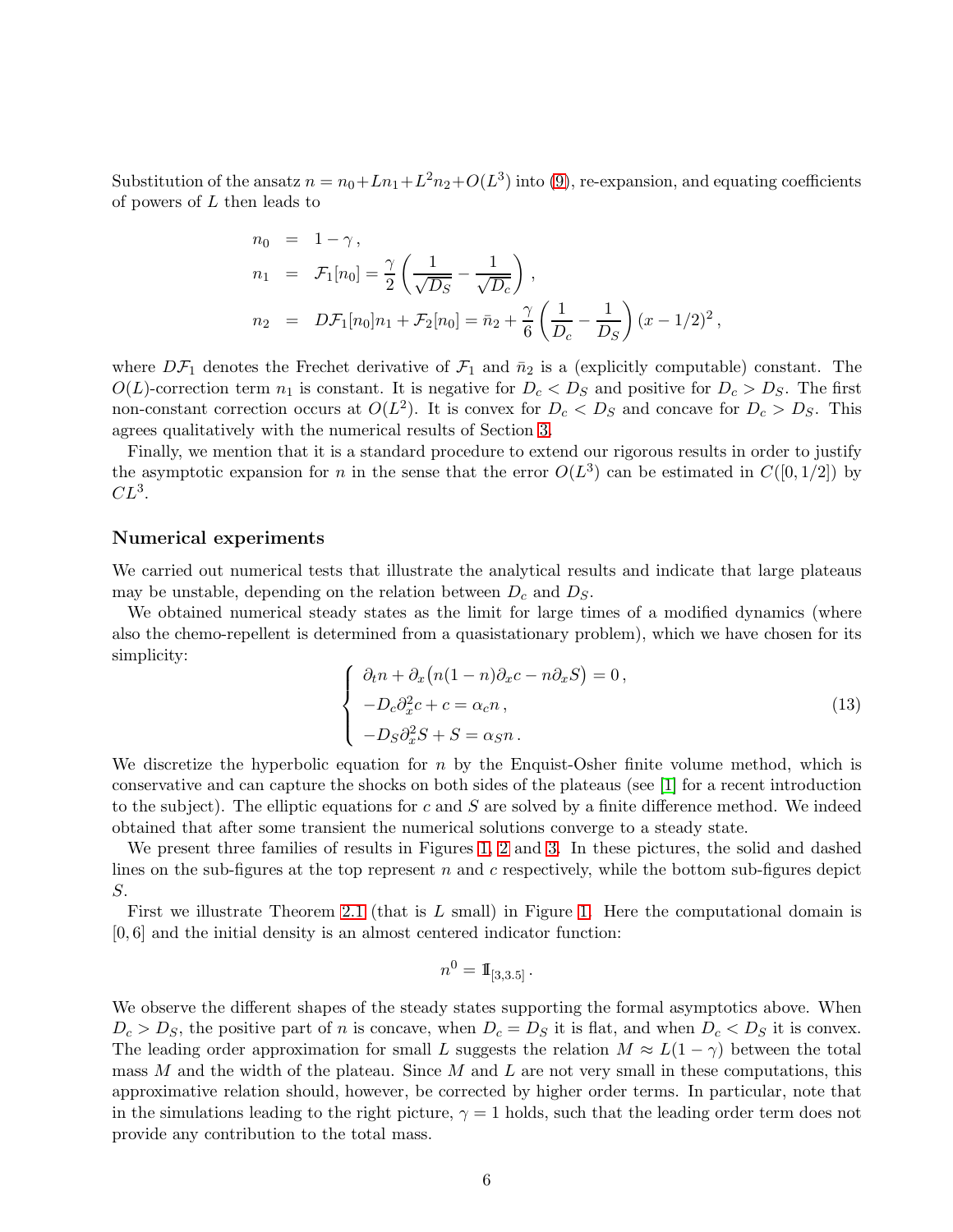

<span id="page-7-1"></span>Figure 1: The steady state solution of [\(3\)](#page-3-1) with total mass  $M = 0.5$  and different chemical production rates and diffusivities. Left:  $\alpha_c = 1, \alpha_S = 1, D_c = 0.1, D_S = 1$ ; middle:  $\alpha_c = 1, \alpha_S = 0.1, D_c = 1$  $0.1, D_S = 0.1;$  right:  $\alpha_c = 1, \alpha_S = 0.1, D_c = 0.1, D_S = 0.01.$ 

Secondly, we test for L big. The numerical results for  $\alpha_c = 1, \alpha_S = 1, D_c = 0.1, D_S = 1$  are presented in Figure [2,](#page-8-0) with initial data corresponding to  $M = 1$ , namely

$$
n^0(x) = \mathbb{I}_{[2.5,3.5]}.
$$

It seems that the total mass is too large for a one-plateau steady state to exist. The initial plateau splits into two smaller ones which appear to be stable.

It appears numerically that, when  $\gamma \leq 1$ ,  $D_c > D_S$ , we always reach a steady state solution with concave cell density in the plateau, no matter how large the total mass is. As an illustration we show numerical results with  $M = 2$  and the initial density

$$
n^0(x) = \mathbb{I}_{[2,4]}.
$$

The results are shown in Figure [3.](#page-8-1)

### <span id="page-7-0"></span>3 Steady states for almost equal diffusion lengths

Obviously, for  $D_c = D_S$ , i.e.  $L_c = L_S$ , and for  $\gamma = \alpha_S/\alpha_c < 1$  the steady state problem [\(9\)](#page-4-0) has the constant solution  $n = n_0 = 1 - \gamma$  (for arbitrary  $L > 0$ ). Note that, in terms of the original unscaled parameters (as occurring in [\(1\)](#page-1-0)) the equality of the scaled diffusivities means equality of the quantities  $\sqrt{D_c\tau_c}$  and  $\sqrt{D_S\tau_S}$ , which can be interpreted as diffusion lengths, i.e. the average distance a molecule diffuses, before it gets degraded.

When considering the dynamics [\(13\)](#page-6-0) with  $D_c = D_S$ , it is obvious that  $c\alpha_S = S\alpha_c$  holds. Therefore [\(13\)](#page-6-0) is equivalent to

$$
\begin{cases}\n\partial_t n + \partial_x (n(1 - \gamma - n)\partial_x c) = 0, \\
-D_c \partial_x^2 c + c = \alpha_c n.\n\end{cases}
$$
\n(14)

For  $\gamma$  < 1 this is exactly the problem analyzed in [\[7\]](#page-19-3), where strong arguments for the stability of one-plateau solutions are given.

In the remainder of this section we carry out a perturbative analysis to prove existence of a plateau steady state for small values of  $L_S - L_c$ , and we illustrate the qualitative behaviour of the solution by a formal asymptotic expansion in terms of the perturbation parameter.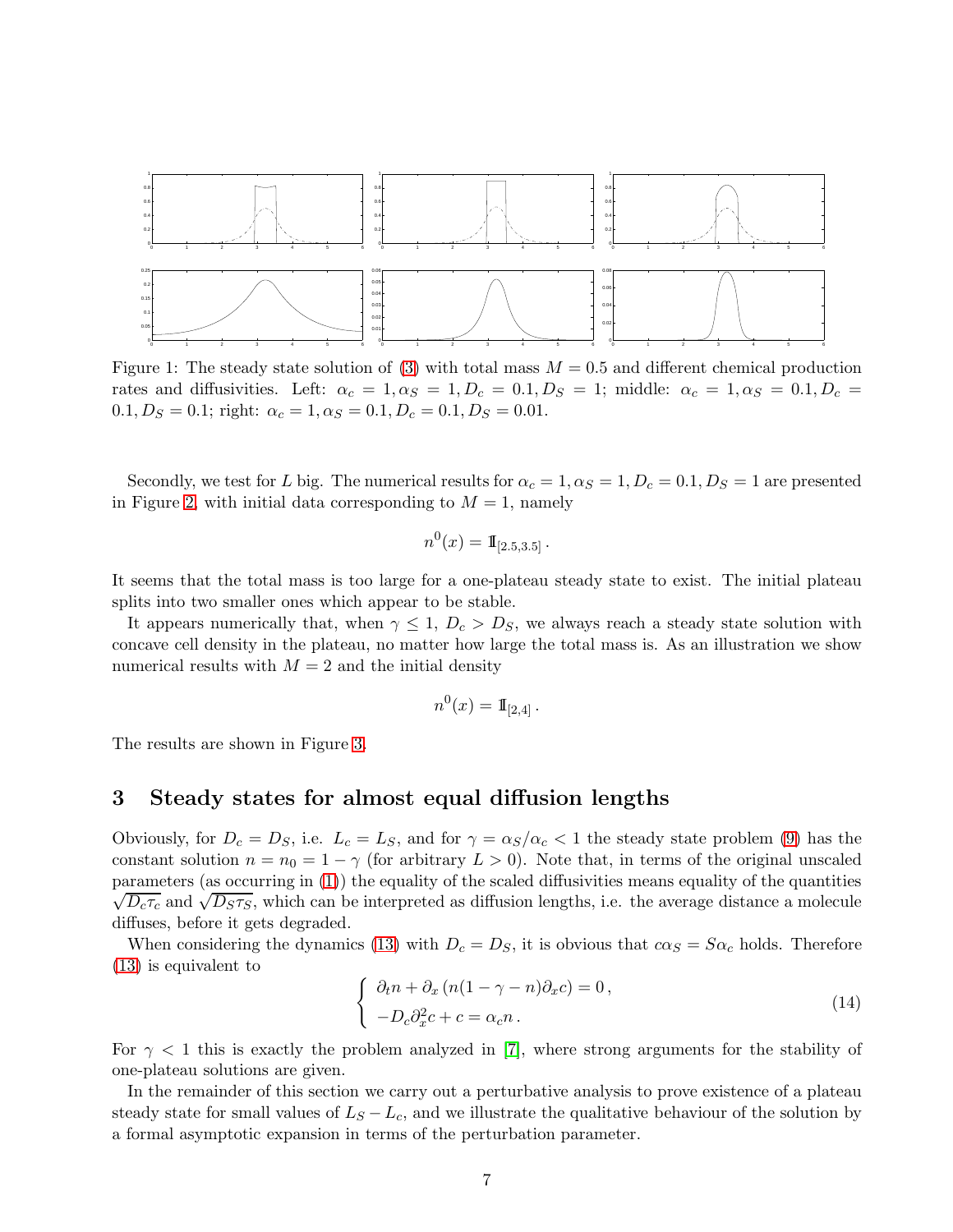

<span id="page-8-0"></span>Figure 2: The instability for  $D_c < D_S$  when  $M = 1$ . We observe that the plateau splits in two pieces, each of which stabilizes after they are well separated. In these four pairs of figures, the solid and dashed lines on the top sub-figure represent  $n$  and  $c$ , respectively, and the bottom sub-figure shows  $S$ .



<span id="page-8-1"></span>Figure 3: The stability of the plateau when  $D_c > D_S$ , even with  $M = 2$ . The parameters are  $\alpha_c = 1, \alpha_S = 0.1, D_c = 0.1, D_S = 0.01$ . The solid and dashed lines on the top sub-figure represent n and c respectively and the bottom sub-figure shows S.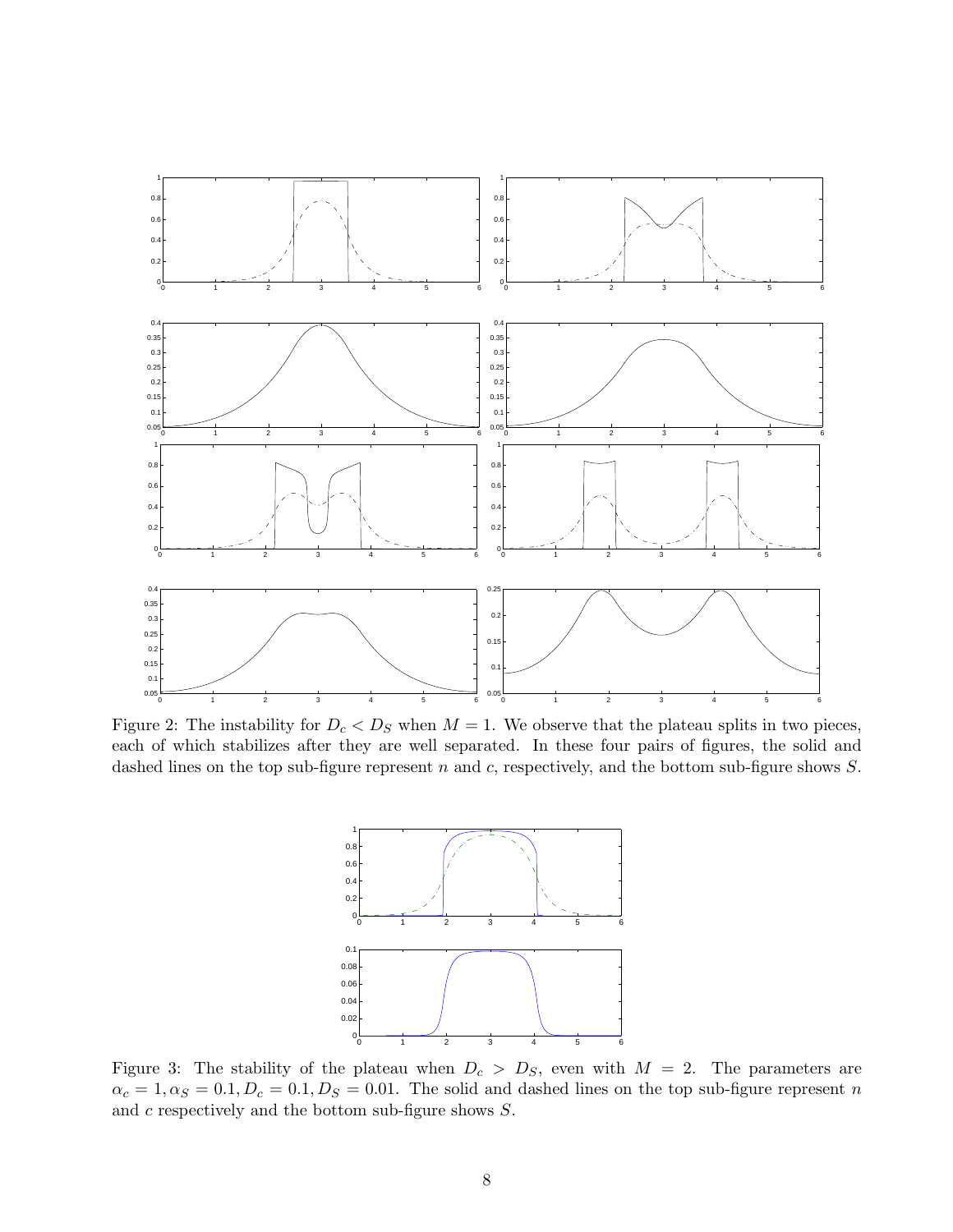#### Existence of a steady state

Our approach is completely analogous to the preceding section. We fix  $L_c > 0$ , introduce the perturbation parameter  $\delta := L_S - L_c$ , and use the decomposition [\(11\)](#page-4-1):

$$
\frac{F[L_c+\delta,n]}{1/2-x} = G[n] + \delta g[\delta,n],
$$

with  $G[n] = F[L_c, n]/(1/2 - x)$  and

$$
g[\delta,n] = \frac{1}{1/2-x} \int_x^{1/2} \varphi(\delta,x,y)n(y)dy + \int_0^x \psi(\delta,x,y)n(y)dy,
$$

where

$$
\varphi(\delta, x, y) = \frac{e^{(L_c+\delta)(x-y)} + e^{(L_c+\delta)(x+y-1)} - e^{L_c(x-y)} - e^{L_c(x+y-1)}}{\delta},
$$
  

$$
\psi(\delta, x, y) = \frac{e^{(L_c+\delta)(x+y-1)} - e^{(L_c+\delta)(y-x)} - e^{L_c(x+y-1)} + e^{L_c(y-x)}}{\delta(1/2 - x)}.
$$

With this notation, the fixed point problem [\(9\)](#page-4-0) reads

<span id="page-9-0"></span>
$$
n = 1 - \gamma - \delta \gamma \frac{g[\delta, n]}{G[n]}.
$$
\n(15)

.

So we need uniform (in  $\delta$ ) boundedness of the linear maps g and G, as well as boundedness away from zero of  $G[n]$ .

**Lemma 3.1** *Let*  $\gamma = \alpha_s/\alpha_c < 1$  *and let* 

$$
B := \{ n \in C([0, 1/2]) : ||n - 1 + \gamma||_{\infty} < C_B \}, \quad \text{with } C_B = \frac{(1 - \gamma)e^{-L_c/2}}{2(2 - e^{-L_c/2})}
$$

*Then*

$$
G[n] \ge \frac{(1-\gamma)e^{-L_c/2}(1-e^{-L_c})}{2L_c},
$$

*for*  $n \in B$  *and the map G is bounded with respect to*  $\|\cdot\|_{\infty}$ *.* 

Proof. The boundedness follows immediately from the representation

$$
G[n](x) = \frac{e^{L_c x}}{1/2 - x} \int_x^{1/2} \left( e^{-L_c y} + e^{-L_c (1-y)} \right) n(y) dy - \frac{e^{-L_c x} - e^{-L_c (1-x)}}{1/2 - x} \int_0^x e^{L_c y} n(y) dy.
$$

Since  $C_B < (1 - \gamma)/2$ ,  $n > 0$  for  $n \in B$ . Therefore, for  $x \in (0, 1/2)$ ,  $G[n]$  is the difference of two positive terms, and we can estimate

$$
G[n](x) \ge \frac{e^{L_c x} (1 - \gamma - C_B)}{1/2 - x} \int_x^{1/2} \left( e^{-L_c y} + e^{-L_c (1 - y)} \right) dy - \frac{e^{-L_c x} - e^{-L_c (1 - x)}}{1/2 - x} (1 - \gamma + C_B) \int_0^x e^{L_c y} dy.
$$

Evaluation of the integrals leads to

$$
G[n](x) \geq \frac{1}{Be(L_c(2x-1))} \left[1 - \gamma - C_B - (1 - \gamma + C_B) (1 - e^{-L_c x})\right],
$$

where the Bernoulli function  $Be(z) = z/(e^z - 1)$  is positive and strictly decreasing. By setting  $x = 0$ in its argument and  $x = 1/2$  in the bracket, the lower bound from the statement of the lemma is achieved.  $\Box$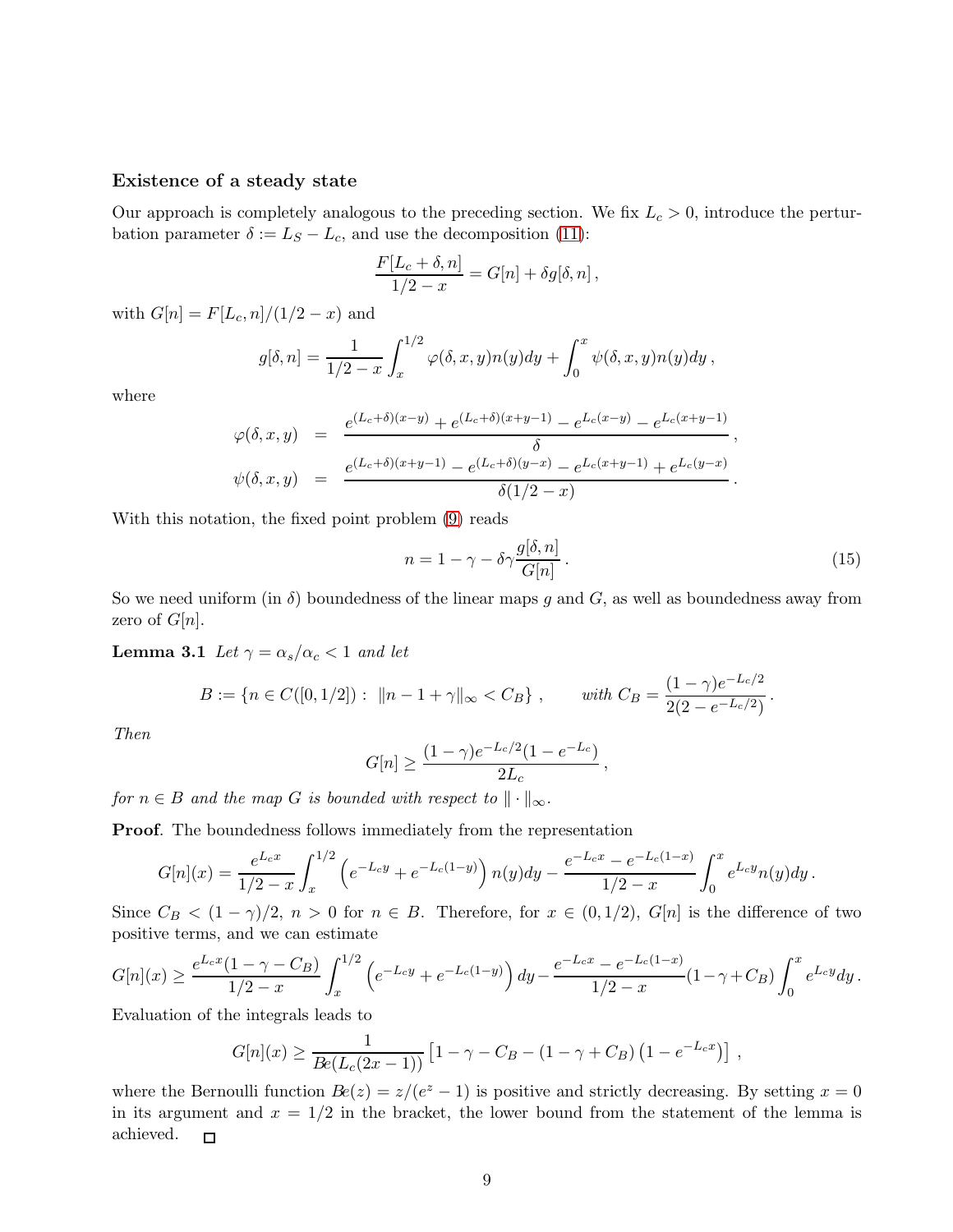**Lemma 3.2** *For*  $0 < \delta \leq \overline{\delta}$ *, the linear mapping*  $n \mapsto g[\delta, n]$  *on*  $C([0, 1/2])$  *is bounded with a bound only depending on*  $\bar{\delta}$  *and*  $L_c$ *.* 

**Proof.** The result is a straightforward consequence of the observation that the functions  $\varphi$  and  $\psi$ are bounded for  $\delta \in (0, \bar{\delta}], x, y \in [0, 1/2)$ . This again follows from the facts that their denumerators  $\tilde{\varphi}(\delta, x, y)$  and, respectively,  $\tilde{\psi}(\delta, x, y)$  are smooth functions of their arguments satisfying  $\tilde{\varphi}(0, x, y)$  $\tilde{\psi}(0, x, y) = \tilde{\psi}(\delta, 1/2, y) = 0.$  $\Box$ 

The last two results immediately imply the contraction property of the right hand side of [\(15\)](#page-9-0) acting on B for small enough  $\delta$ , which proves the following existence result.

**Theorem 3.3** *Assume that*  $\gamma := \frac{\alpha_S}{\alpha_S}$  $\frac{\alpha_S}{\alpha_c} < 1$  and define  $\delta = L(D_S^{-1/2} - D_c^{-1/2})$ . For  $|\delta|$  small enough *(with* L *and* D<sup>c</sup> *fixed), there exists a unique entropy solution of* [\(3\)](#page-3-1) *of the form*

$$
n(x) = \begin{cases} 0 & \text{for } x \notin [0, L], \\ 1 - \gamma + O(\delta) & \text{for } x \in (0, L), \end{cases}
$$

*with*  $n \in C(0,L)$  *and symmetric around*  $x = L/2$ *.* 

#### Formal asymptotic expansion – shape of the plateau

Similarly to the preceding section we start with the expansion

$$
F[L_c + \delta, n] = F[L_c, n] + \delta \hat{F}_1[L_c, n] + O(\delta^2),
$$

with

$$
\hat{F}_1[L_c, n] = \int_0^x e^{L_c(y-x)} (x-y)n(y) dy + \int_x^1 e^{L(x-y)} (x-y)n(y) dy.
$$

This leads to the asymptotic expansion for the cell density:

$$
n = 1 - \gamma - \delta \gamma \frac{\hat{F}_1[L_c, 1 - \gamma]}{F[L_c, 1 - \gamma]} + O(\delta^2).
$$

A straightforward computation gives

$$
n = 1 - \gamma + \delta \gamma \left( \frac{1}{L_c} + \frac{e^{-L_c x} x - e^{-L_c (1-x)} (1-x)}{e^{-L_c x} - e^{-L_c (1-x)}} \right) + O(\delta^2).
$$

Differentiation and the inequality  $e^{\eta} - e^{-\eta} - \eta > 0$  for  $\eta > 0$  imply that the function in the parentheses is strictly increasing for  $x \in (0, 1/2)$  and strictly decreasing for  $x \in (1/2, 1)$ . Therefore n has the same property for  $\delta > 0$ , i.e.  $D_S < D_c$ , and the opposite for  $D_S > D_c$ . These are the same qualitative results as in the preceding section.

### <span id="page-10-0"></span>4 Existence of short traveling plateaus

So far, we have proved the existence of stationary solutions, which can be viewed as traveling waves with zero velocity. In this section, we use a similar route to establish the existence of some non-zero velocity traveling plateaus. These exist when degradation of the chemo-repellent is neglected, i.e.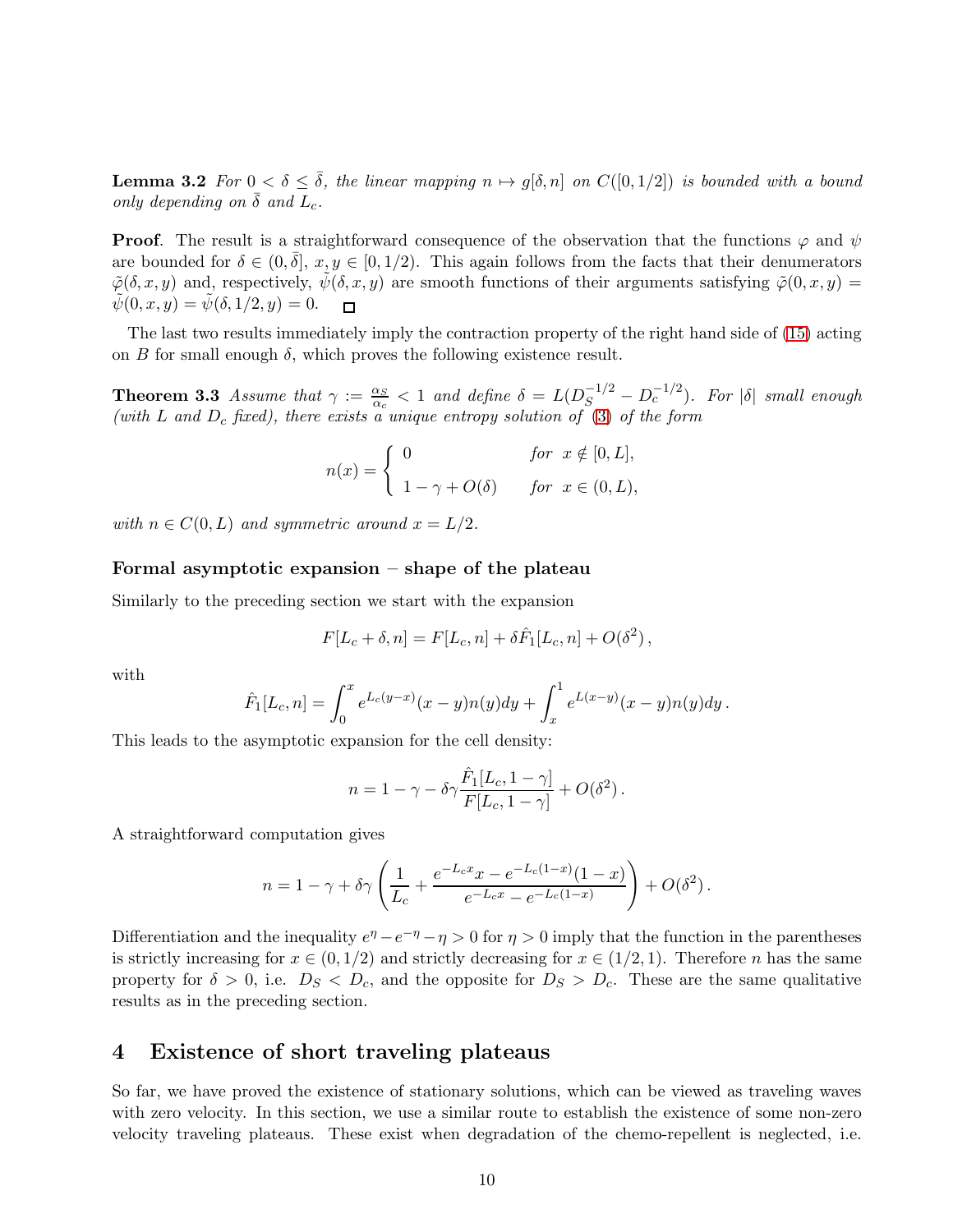$\tau_S = \infty$  in [\(1\)](#page-1-0). With an appropriate nondimensionalization and a reduction to one dimension, the system becomes

<span id="page-11-5"></span>
$$
\begin{cases}\n\partial_t n + \partial_x [(1 - n)n \partial_x c - n \partial_x S] = 0, \\
-D_c \partial_x^2 c + c = \alpha_c n, \\
\partial_t S - D_S \partial_x^2 S = \alpha_S n.\n\end{cases}
$$
\n(16)

We consider plateaus of length L and with speed  $\sigma$ . They are defined as functions of the traveling wave variable  $x - \sigma t$ , which for simplicity is again denoted by x:

<span id="page-11-6"></span>
$$
\begin{cases}\n-\sigma \partial_x n + \partial_x [(1-n)n \partial_x c - n \partial_x S] = 0, \\
-D_c \partial_x^2 c + c = \alpha_c n, \\
-\sigma \partial_x S - D_S \partial_x^2 S = \alpha_S n.\n\end{cases}
$$
\n(17)

Again, we restrict our attention to solutions satisfying

$$
n(x) > 0
$$
,  $x \in (0, L)$ ,  $n = 0$ , else.

We rescale space as  $x \to Lx$  and the wave speed as  $\sigma \to L\sigma$  and obtain for  $x \in \mathbb{R}$ 

<span id="page-11-0"></span>
$$
\begin{cases}\n-\sigma L^2 \partial_x n + \partial_x [(1-n)n \partial_x c - n \partial_x s] = 0, \\
-\frac{D_c}{L^2} \partial_x^2 c + c = \alpha_c n, \\
-\sigma \partial_x S - \frac{D_S}{L^2} \partial_x^2 S = \alpha_S n,\n\end{cases}
$$
\n(18)

with

<span id="page-11-1"></span>
$$
n > 0 \quad \text{in } (0, 1), \qquad n = 0 \quad \text{else.} \tag{19}
$$

System [\(18\)](#page-11-0)–[\(19\)](#page-11-1) is defined in the whole space  $x \in \mathbb{R}$  and we complete it with boundary conditions for  $c$  and  $S$ :

<span id="page-11-2"></span>
$$
c(\pm \infty) = 0, \qquad S(-\infty) = S_{\infty}, \qquad S(+\infty) = 0.
$$
 (20)

<span id="page-11-4"></span>The wave speed and the far field value  $S_{\infty}$  of the chemo-repellent are considered as unknown and part of the solution.

**Theorem 4.1** *For*  $\gamma = \frac{\alpha_S D_c}{\alpha_L D_c}$  $\frac{\alpha_S D_c}{\alpha_c D_S}$  < 1 and L small enough, there is a unique solution of [\(18\)](#page-11-0)–[\(20\)](#page-11-2), such *that*  $n \in W^{1,\infty}(0,1)$  *and* 

$$
n = 1 - \gamma + O(L)
$$
 in  $(0, 1)$ ,  $\sigma = \frac{\alpha_S(1 - \gamma)}{2D_S} + O(L)$ ,  $S_{\infty} = 2D_S + O(L)$ .

*Furthermore,* c *is concave in* (0, 1) *and* S *is non-increasing on* R*.*

The method of proof extends, with additional technicalities, that of Section [2.](#page-3-0) After integrating the equation for *n*, we find the following formulas for the solutions of  $(18)–(20)$  $(18)–(20)$ :

<span id="page-11-3"></span>
$$
n = 1 - \frac{\sigma L^2 + \partial_x S}{\partial_x c}, \qquad x \in [0, 1], \tag{21}
$$

$$
\partial_x c = \frac{\alpha_c L_c^2}{2} \left( -\int_0^x e^{L_c(y-x)} n(y) dy + \int_x^1 e^{L_c(x-y)} n(y) dy \right), \qquad x \in \mathbb{R}, \tag{22}
$$

$$
\partial_x S = -\alpha_S L_S^2 \int_0^x e^{\sigma L_S^2(y-x)} n(y) dy, \qquad x \in \mathbb{R}, \tag{23}
$$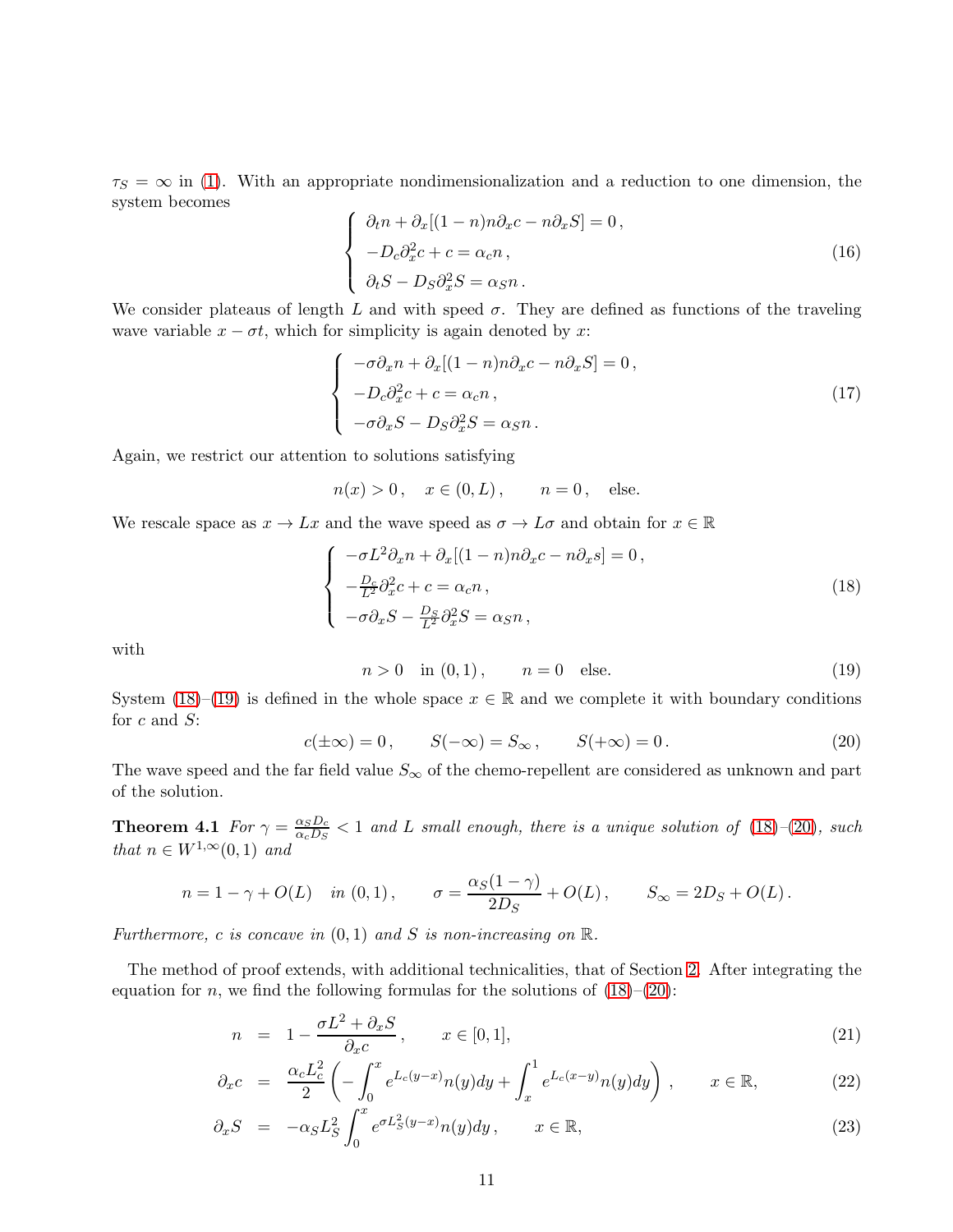where, again, the notation  $L_c = L/\sqrt{D_c}$ ,  $L_S = L/\sqrt{D_S}$  has been used. If the wave speed  $\sigma$  was known, the right hand side of [\(21\)](#page-11-3) could be (after substitution of [\(22\)](#page-11-3), [\(23\)](#page-11-3)) considered as a fixed point operator for the computation of n. The difficulty is that  $\sigma$  is not known a priori. The new ingredient compared to the previous sections is that  $\sigma$  is used to create a zero of the denumerator at the same position where it occurs in the denominator. This principle to find a traveling wave speed seems to be new.

Formally, the procedure (whose feasibility will have to be proven) is as follows: Given  $n$ , find  $x_0 = x_0[n]$ , such that  $F[L_c, n](x_0) = 0$ , with  $F[L_c, n]$  as defined in [\(10\)](#page-4-2). Then determine  $\sigma = \sigma[n]$ such that

<span id="page-12-1"></span>
$$
\sigma = \frac{\alpha_S}{D_S} \int_0^{x_0} e^{\sigma L_S^2(y - x_0)} n(y) dy.
$$
\n(24)

Now the cell density in the plateau can be determined as a fixed point of

$$
\mathcal{F}[n](x) = 1 - \frac{2D_c}{\alpha_c} \frac{\sigma[n] - \frac{\alpha_S}{D_S} \int_0^x e^{\sigma[n]L_S^2(y-x)} n(y) dy}{F[L_c, n](x)}.
$$
\n(25)

The next step is to show that, for L small enough,  $\mathcal{F}[n]$  is well defined on

$$
B = \left\{ n \in C([0,1]) : ||n - 1 + \gamma||_{\infty} < \frac{1 - \gamma}{2} \right\},\,
$$

<span id="page-12-0"></span>i.e. for  $(1 - \gamma)/2 =: \underline{n} < n < \overline{n} := 3(1 - \gamma)/2$ .

**Lemma 4.2** For  $L_c$  *small enough and*  $n \in B$  *there exists a unique*  $x_0 = x_0[n] \in (0,1)$  *satisfying*  $F[L_c, n](x_0) = 0$ . Its dependence on *n* is Lipschitz:

$$
|x_0[n_1]-x_0[n_2]|\leq C||n_1-n_2||_{\infty},
$$

*for all*  $n_1, n_2 \in B$ *, with* C *independent from*  $L_c \rightarrow 0$ *.* 

**Proof.** Existence follows from continuity of  $F[L_c, n]$  and from  $F[L_c, n](0) > 0$  and  $F[L_c, n](1) < 0$ . Introducing  $x_j = x_0[n_j]$ ,  $j = 1, 2$ , the equation  $F[L_c, n_j](x_j) = 0$  can be written as

$$
\int_0^{x_j} e^{L_c y} n_j(y) dy = e^{2L_c x_j} \int_{x_j}^1 e^{-L_c y} n_j(y) dy, \qquad j = 1, 2.
$$

The difference of these two equations is written in the form

$$
\int_{x_2}^{x_1} \left( e^{L_c y} + e^{L_c (2x_2 - y)} \right) n_1(y) dy + \left( e^{2L_c x_2} - e^{2L_c x_1} \right) \int_{x_1}^1 e^{-L_c y} n_1(y) dy
$$
  
= 
$$
\int_0^{x_2} e^{L_c y} (n_2(y) - n_1(y)) dy + e^{2L_c x_2} \int_{x_2}^1 e^{-L_c y} (n_1(y) - n_2(y)) dy.
$$

Now the modulus of the left hand side is estimated from below in terms of  $|x_1 - x_2|$  and the right hand side from above:

$$
\left(\underline{n} - 2L_c e^{L_c}\overline{n}\right)|x_1 - x_2| \leq 2e^{L_c} ||n_1 - n_2||_{\infty}.
$$

<span id="page-12-2"></span>Since the coefficient on the left hand side can be made positive by choosing  $L_c$  small enough, this concludes the proof.  $\Box$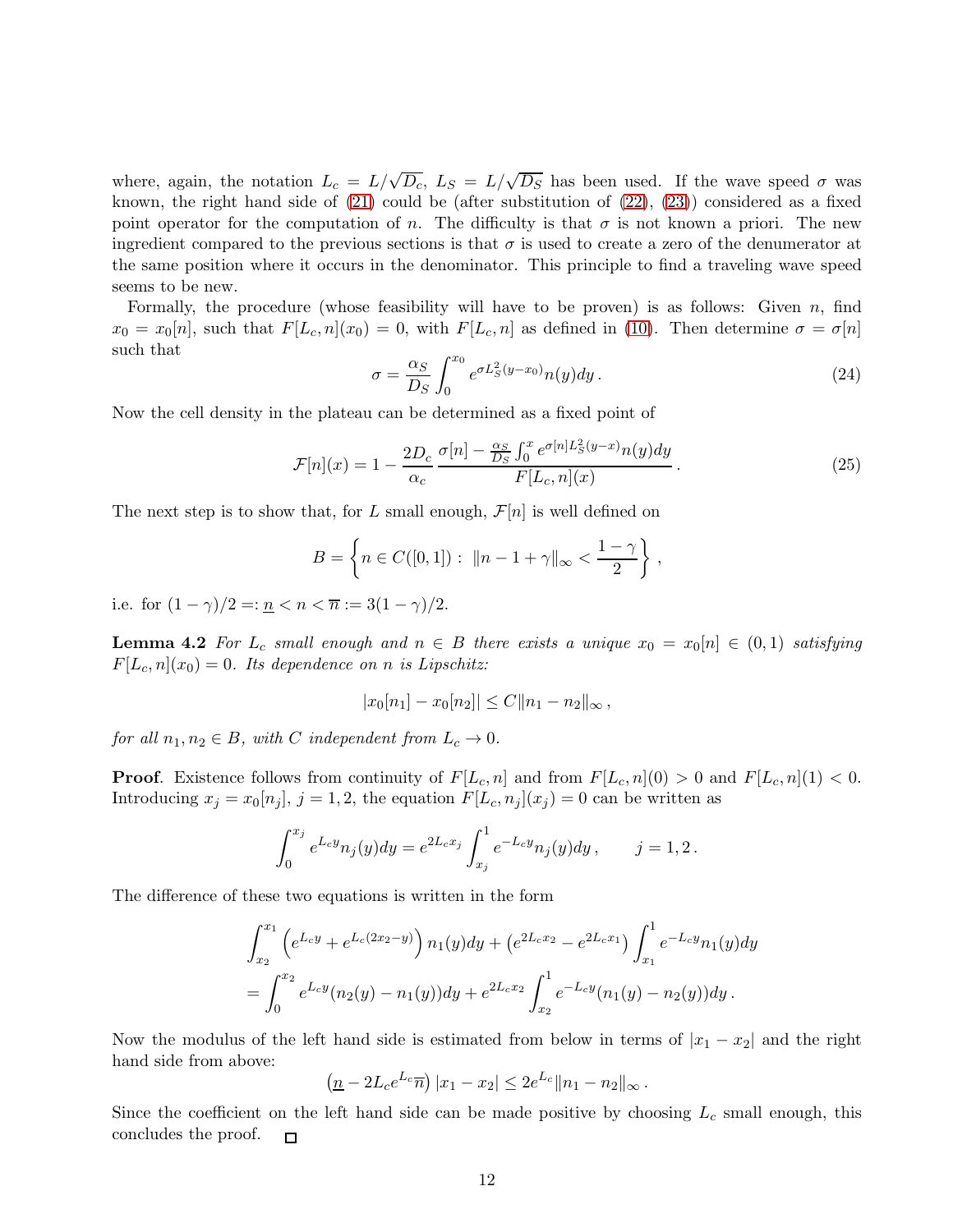**Lemma 4.3** Let the assumptions of Lemma [4.2](#page-12-0) be satisfied. Then there exists a unique  $\sigma = \sigma[n]$ *satisfying* [\(24\)](#page-12-1) *with*  $x_0 = x_0[n]$ *. Its dependence on n is Lipschitz:* 

$$
|\sigma[n_1] - \sigma[n_2]| \leq C ||n_1 - n_2||_{\infty},
$$

*for all*  $n_1, n_2 \in B$ *, with* C *independent from*  $L_S, L_c \rightarrow 0$ *. Furthermore,* 

$$
\frac{\alpha_S(1-\gamma)}{2D_S}e^{-L_S\overline{\sigma}} =: \underline{\sigma} \leq \sigma \leq \overline{\sigma} := \frac{3\alpha_S(1-\gamma)}{2D_S}.
$$

Proof. Existence and uniqueness of a positive solution follow immediately from the fact that the right hand side of [\(24\)](#page-12-1) is positive, bounded, and nonincreasing as a function of  $\sigma$ . The upper bound is a consequence of  $n \in B$ , and so is the lower bound (in the derivation of which the upper bound is also used). Similarly to the proof of Lemma [4.2,](#page-12-0) for  $n_1, n_2 \in B$  the difference between the corresponding  $\sigma$ -equations can be written as

$$
\sigma_1 - \sigma_2 - \frac{\alpha_S}{D_S} \int_0^{x_1} \left( e^{\sigma_1 L_S(y - x_1)} - e^{\sigma_2 L_S(y - x_1)} \right) n_1(y) dy = \frac{\alpha_S}{D_S} \int_{x_2}^{x_1} e^{\sigma_2 L_S(y - x_2)} n_1(y) dy + \frac{\alpha_S}{D_S} \int_0^{x_1} \left( e^{\sigma_2 L_S(y - x_1)} - e^{\sigma_2 L_S(y - x_2)} \right) n_1(y) dy + \frac{\alpha_S}{D_S} \int_0^{x_2} e^{\sigma_2 L_S(y - x_2)} (n_1(y) - n_2(y)) dy.
$$

It is now straightforward to estimate

$$
|\sigma_1 - \sigma_2| \leq C (|x_1 - x_2| + ||n_1 - n_2||_{\infty}),
$$

and to complete the proof by using Lemma [4.2.](#page-12-0)  $\Box$ 

With the definitions of  $x_0[n]$  and  $\sigma[n]$ , the fixed point operator can be written as

$$
\mathcal{F}[n]=\mathcal{G}[x_0[n],\sigma[n],n]
$$

with notations where the singularity cancelation at  $x_0$  appears more clearly

$$
\mathcal{G}[x_0, \sigma, n] = 1 - 2\gamma \frac{I[x_0, n] + g[x_0, \sigma, n]}{2I[x_0, n] + f[x_0, n]}, \qquad I[x_0, n](x) = \int_x^{x_0} n(y)dy,
$$
  
\n
$$
g[x_0, \sigma, n](x) = \int_0^{x_0} \left(e^{\sigma L_S^2(y - x_0)} - 1\right) n(y)dy - \int_0^x \left(e^{\sigma L_S^2(y - x)} - 1\right) n(y)dy
$$
  
\n
$$
= \int_x^{x_0} \left(e^{\sigma L_S^2(y - x_0)} - 1\right) n(y)dy + \int_0^x \left(e^{\sigma L_S^2(y - x_0)} - e^{\sigma L_S^2(y - x)}\right) n(y)dy,
$$
  
\n
$$
f[x_0, n](x) = F[n](x) - F[n](x_0) - 2I[x_0, n](x) = \int_x^{x_0} \left(e^{L_c(y - x_0)} + e^{L_c(x_0 - y)} - 2\right) n(y)dy
$$
  
\n
$$
+ \int_0^x \left(e^{L_c(y - x_0)} - e^{L_c(y - x)}\right) n(y)dy + \int_x^1 \left(e^{L_c(x - y)} - e^{L_c(x_0 - y)}\right) n(y)dy.
$$

Since f and g vanish for  $L = 0 \implies L_S = L_c = 0$ , the constant  $n_0 = 1 - \gamma$  is the only fixed point in this case. The following properties of  $I$ ,  $f$  and  $g$  are obtained by straightforward computations.

**Lemma 4.4** *For*  $n \in B$  *there exists a constant* C *independent* from  $L \rightarrow 0$ *, such that* 

$$
\frac{1}{2}(1-\gamma) \le \frac{I[x_0, n](x)}{x_0 - x} \le \frac{3}{2}(1-\gamma),\tag{26}
$$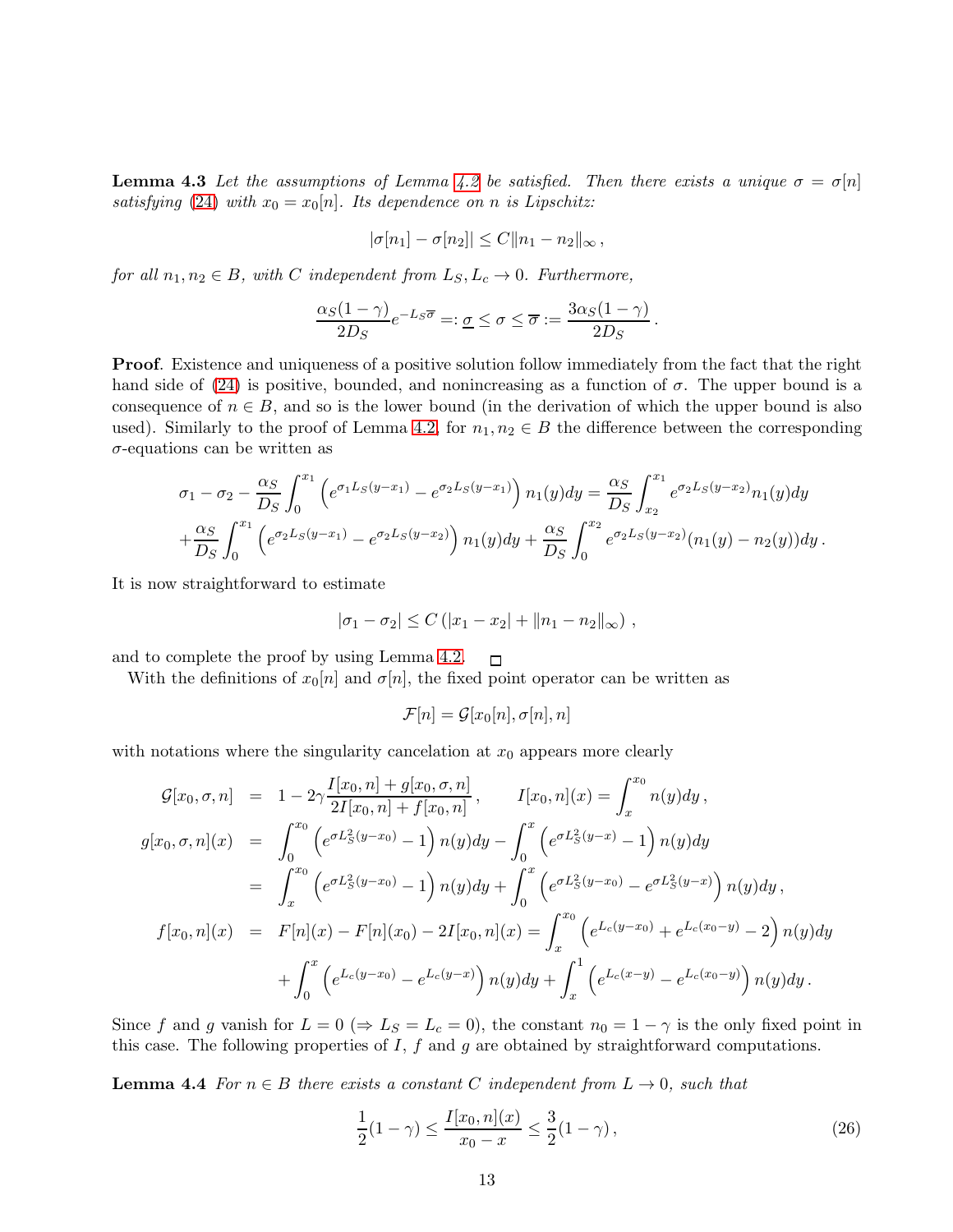<span id="page-14-0"></span>
$$
|g[x_0, \sigma, n](x) - (x - x_0)g[x_0, \sigma, n]'(x)| \leq CL^2(x - x_0)^2,
$$
\n(27)

<span id="page-14-1"></span>
$$
\left|f[x_0, n](x) - (x - x_0)f[x_0, n]'(x)\right| \leq CL(x - x_0)^2,
$$
\n(28)

$$
|f[x_0, n]'(x)| \le CL, \qquad |g[x_0, \sigma, n]'(x)| \le CL^2. \tag{29}
$$

*Moreover* C only depends on  $||n||_{\infty} \leq \bar{n}$  and not on n'.

Since we already have the Lemmas [4.2](#page-12-0) and [4.3,](#page-12-2) we only need to examine the dependence of  $\mathcal{G}[x_0, \sigma, n]$ on its arguments for proving the contraction property of  $F$ . Unfortunately, it will turn out that the Lipschitz constant of G as a function of  $x_0$  involves the derivative of n with respect to x. Therefore, we shall need a stricter definition of the set, where the fixed point iteration is carried out.

<span id="page-14-5"></span>Lemma 4.5 *There exists a positive constant* κ *such that, for* L *small enough, the fixed point operator* F *maps both* B *into itself and the set*

$$
\hat{B} = \left\{ n \in B : n \in W^{1,\infty}([0,1]), \|n'\|_{\infty} \le \kappa L \right\}
$$

*into itself.*

Proof. We use the alternative representation

<span id="page-14-3"></span>
$$
\mathcal{F}[n] = 1 - \gamma - \gamma \frac{2g[x_0[n], \sigma[n], n] - f[x_0[n], n]}{2I[x_0[n], n] + f[x_0[n], n]}
$$
\n(30)

and the controls

<span id="page-14-4"></span>
$$
\frac{I[x_0, n](x)}{x_0 - x} \ge \frac{1 - \gamma}{2}, \qquad \frac{2I(x) + f(x)}{x_0 - x} \ge \frac{1 - \gamma}{2} - CL.
$$
\n(31)

As a first step, our previous result, together with the estimate for  $\sigma[n]$  in Lemma [4.3,](#page-12-2) after cancellation of  $x - x_0$  in the denominator and the denumerator, gives

$$
|\mathcal{F}[n]-1+\gamma| \leq \frac{CL}{1-\gamma-CL}.
$$

This implies that, for small enough  $L, \mathcal{F}$  maps  $B$  into itself. The second step is to compute the x-derivative of the fixed point operator:

<span id="page-14-2"></span>
$$
\mathcal{G}[x_0, \sigma, n]' = 2\gamma \frac{I'(2g - f) - I(2g' - f') + f'g - g'f}{(2I + f)^2}
$$
\n(32)

For estimating this term, we need  $(27)$ ,  $(28)$  and the corresponding property of I. This is a first time when the derivative of  $n$  enters:

$$
\left|I[x_0,n](x)-(x-x_0)I[x_0,n]'(x)\right|\leq \left|\int_x^{x_0} n(y)dy-(x_0-x)n(x)\right|\leq \frac{1}{2}(x-x_0)^2\|n'\|_{\infty}.
$$

With these properties, for  $n \in \hat{B}$ , the modulus of the denumerator in [\(32\)](#page-14-2) can be estimated from above by  $CL(1 + \kappa L)(x - x_0)^2$ . On the other hand, the denominator can be estimated from below by  $(1 - \gamma - CL)^2(x - x_0)^2$ . Thus, the bound on the derivative is preserved by F, if

$$
\frac{C(1+\kappa L)}{(1-\gamma -CL)^2} \leq \kappa.
$$

<span id="page-14-6"></span>This holds for any  $\kappa > C(1-\gamma)^{-2}$  and small enough L.  $\Box$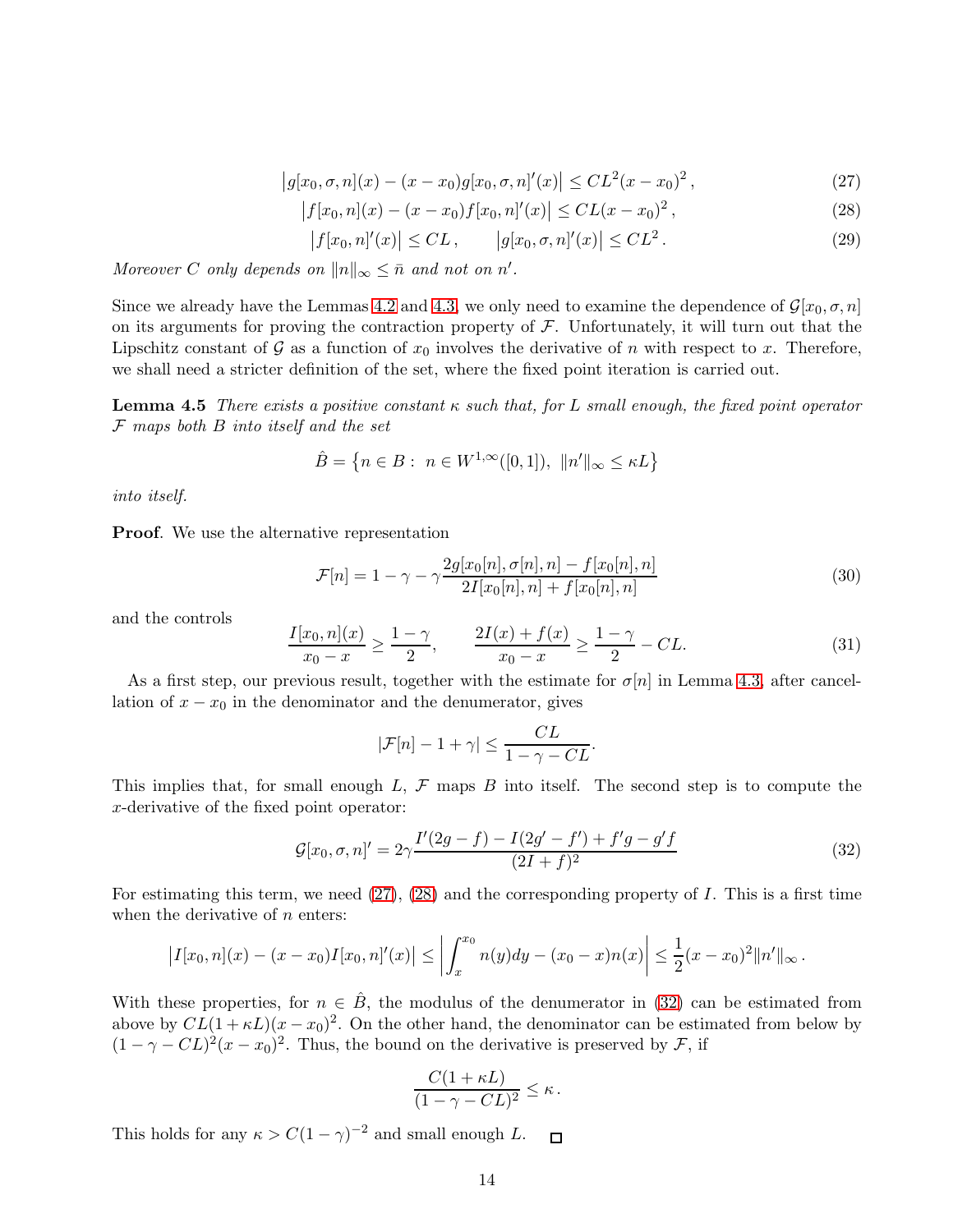**Lemma 4.6** For L small enough,  $0 < x_{01}$ ,  $x_{02} < 1$ ,  $\sigma_1$ ,  $\sigma_2$  satisfying the bounds in Lemma [4.3,](#page-12-2) and  $n_1, n_2 \in B$ 

$$
\|\mathcal{G}[x_{01}, \sigma_1, n_1] - \mathcal{G}[x_{02}, \sigma_2, n_2]\|_{\infty} \leq CL \left( |x_{01} - x_{02}| + |\sigma_1 - \sigma_2| + \|n_1 - n_2\|_{\infty} \right),
$$

*with* C *independent from* L. Moreover C *only depends on*  $||n||_{\infty} \leq \bar{n}$  *and not on*  $n'$ *.* 

**Proof.** For analyzing the dependence of  $\mathcal{G}[x_0, \sigma, n]$  on  $x_0$ , it is convenient to observe the identity  $\mathcal{G}[x_0, \sigma, n](x) = \mathcal{G}[x, \sigma, n](x_0)$ , following from the skew symmetry of  $I[x_0, n](x)$ ,  $f[x_0, n](x)$ , and  $g[x_0, \sigma, n](x)$  with respect to x and  $x_0$ . It implies

$$
\frac{d}{dx_0}\mathcal{G}[x_0,\sigma,n](x)=\mathcal{G}[x,\sigma,n]'(x_0).
$$

A bound of the form CL of this quantity has been shown in the proof of the previous lemma.

From the definition of  $g[x_0, \sigma, n]$  it is obvious that the derivative with respect to  $\sigma$  is  $O(L^2)$ . Finally,  $I[x_0, \cdot](x)$ ,  $f[x_0, \cdot](x)$  and  $g[x_0, \sigma, \cdot](x)$  are linear functionals with the obvious bounds

$$
\left\|\frac{I[x_0,n]}{x-x_0}\right\|_{\infty} \leq \|n\|_{\infty}, \quad \left\|\frac{f[x_0,n]}{x-x_0}\right\|_{\infty} \leq CL\|n\|_{\infty}, \quad \left\|\frac{g[x_0,\sigma,n]}{x-x_0}\right\|_{\infty} \leq CL^2\|n\|_{\infty}.
$$

Considering again the representation [\(30\)](#page-14-3) and the lower bound [\(31\)](#page-14-4), the proof is completed.

Combining the Lemmas [4.2,](#page-12-0) [4.3,](#page-12-2) [4.5,](#page-14-5) [4.6](#page-14-6) shows that, for L small enough,  $\mathcal{F} : \hat{B} \to \hat{B}$  is a contraction, completing the proof of the existence and uniqueness statement of Theorem [4.1.](#page-11-4) The limit as  $L \rightarrow 0$ of n follows from the form  $(30)$  of the fixed point operator. Using this limit in the limit of the equation  $F[L_c, n](x_0) = 0$  shows that the limit of  $x_0$  is 1/2. Then the limit of  $\sigma$  is obtained from  $L_S \to 0$  in [\(24\)](#page-12-1), and the limit of the far-field value  $S_{\infty}$  is derived by using [\(23\)](#page-11-3):

$$
S_{\infty} = S(-\infty) = S(0) = -\int_0^{\infty} \partial_x S(x) dx \to 2D_S.
$$

This completes the proof of Theorem [4.1.](#page-11-4)

## 5 Numerical simulation of traveling plateaus

#### Algorithm

In the previous section, the existence of traveling wave solutions of system [\(16\)](#page-11-5) in the form of short enough cell density plateaus has been proven. In the following, numerical simulations of system [\(16\)](#page-11-5) will be presented, indicating the necessity of the shortness assumption for the dynamic stability of traveling plateaus.

In order to obtain fast enough convergence to a traveling wave, while it moves through the finite computational domain [0, A], an approximation of the wave, corresponding to the limit  $L \to 0$ , is used as initial condition.

More precisely, the initial cell density  $n(t = 0)$  is chosen as

$$
n_0 = (1 - \gamma) \mathbb{I}_{(1, 1 + L)}, \tag{33}
$$

 $\Box$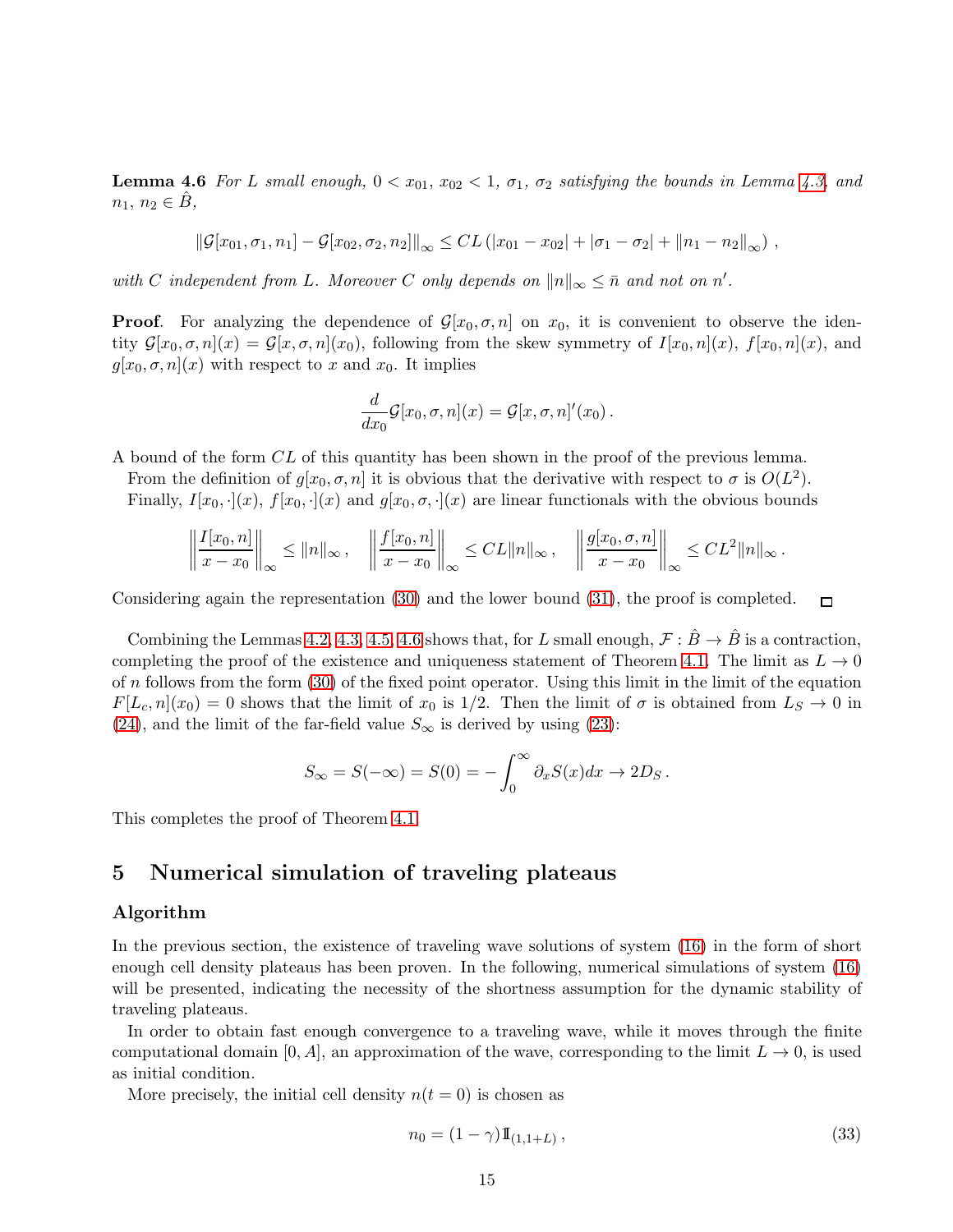where we recall that  $\gamma = \frac{\alpha_S D_c}{\alpha_S D_c}$  $\frac{\alpha_S D_c}{\alpha_c D_S}$ . With this cell density, the maximum of the chemo-attractant concentration occurs at  $x_0 = 1 + L/2$ , and the velocity  $\sigma$  is obtained by solving the nonlinear equation [\(24\)](#page-12-1). Next, an initial datum  $S_0$  for the chemo-repellent concentration is computed by solving the equation for S in  $(17)$  (see also  $(23)$ ).

Since the numerical scheme is restricted to a finite computational domain  $[0, A]$ , we need to define appropriate boundary conditions. Simulation times  $T > 0$  are chosen such that the set  $\{x, n(t,x) > 0\}$ stays away from the boundary points  $x = 0$ , A for  $0 \le t \le T$  and, since the equation for n is hyperbolic, it is enough to use zero entering flux boundary conditions.

For the chemical concentrations, Robin boundary conditions are used, which are satisfied exactly by traveling plateau solutions:

$$
\sqrt{D_c} \partial_x c(t,0) = c(t,0), \qquad \sqrt{D_c} \partial_x c(t,A) = -c(t,A), \qquad (34)
$$

$$
\partial_x S(t,0) = 0, \qquad D_S \partial_x S(t,A) + \sigma S(t,A) = 0. \tag{35}
$$

The value of  $\sigma$  needs to be updated for each time step. This requires the computation of  $\sigma[n]$  as described in the previous section, where the cell density  $n$  from the previous time step is used. The nonlinear equations for  $x_0[n]$  and  $\sigma[n]$  are solved by the Newton method.

As in Section [2,](#page-6-1) the equation for n is discretized by the Enquist-Osher scheme and the quasistationary equation for  $c$  by finite differences. For the parabolic equation for  $S$  a finite difference space discretization is used with time implicit treatment of the diffusion term.

#### Numerical results

**Effect of** L: In all our simulations, the computational domain is [0,6], i.e.  $A = 6$ . For the fixed choice of parameters

$$
\alpha_c = 1, \quad \alpha_S = 1, \quad D_c = 0.1, \quad D_S = 1,
$$

we take different values for the length of the initial plateau. For  $L = 0.1, 0.4,$  and 0.7, the evolution of n, c, and S is plotted in Figures [4,](#page-17-0) [5,](#page-17-1) and [6,](#page-17-2) respectively. We observe that, when  $L = 0.1$  or 0.4, the solution converges to a plateau traveling wave. Note the differences in the plotted times between the two figures, indicating the different wave speeds. For the largest value of L, the initial plateau splits into two pieces that travel independently (with speeds dictated by their post-splitting lengths). An interesting question (we do not have an answer to) is, whether a dynamically unstable traveling wave still exists.

Plateau shapes for different physical constants: Different parameters can give different shapes for the plateau. Figure [7](#page-18-0) depicts the detailed shape of the plateau depending on the diffusion coefficient of the chemical. It seems that when  $D_c$  (and therefore  $\gamma$ ) increases, the plateau becomes larger and layers appear on the edges of the plateau. In this case, attraction forces decrease and therefore cells diffuse more in the middle.

**Convergence of the scheme:** We recall that the wave velocity  $\sigma[n]$  is computed in each time step. The numerical values are displayed in Figure [8](#page-19-9) for two different values of L. It seems that the value of  $\sigma$  computed from the initial data is already very close to its steady state value. Though there are small oscillations, when the mesh is refined, the amplitude of the oscillations is reduced, indicating convergence of the numerical method. It is easy to see that, regardless of the oscillations,  $\sigma$  is almost constant. Specifically, its value is close to  $\frac{\alpha_S}{2D_S}L(1-\gamma)$  in accordance with Theorem [4.1.](#page-11-4)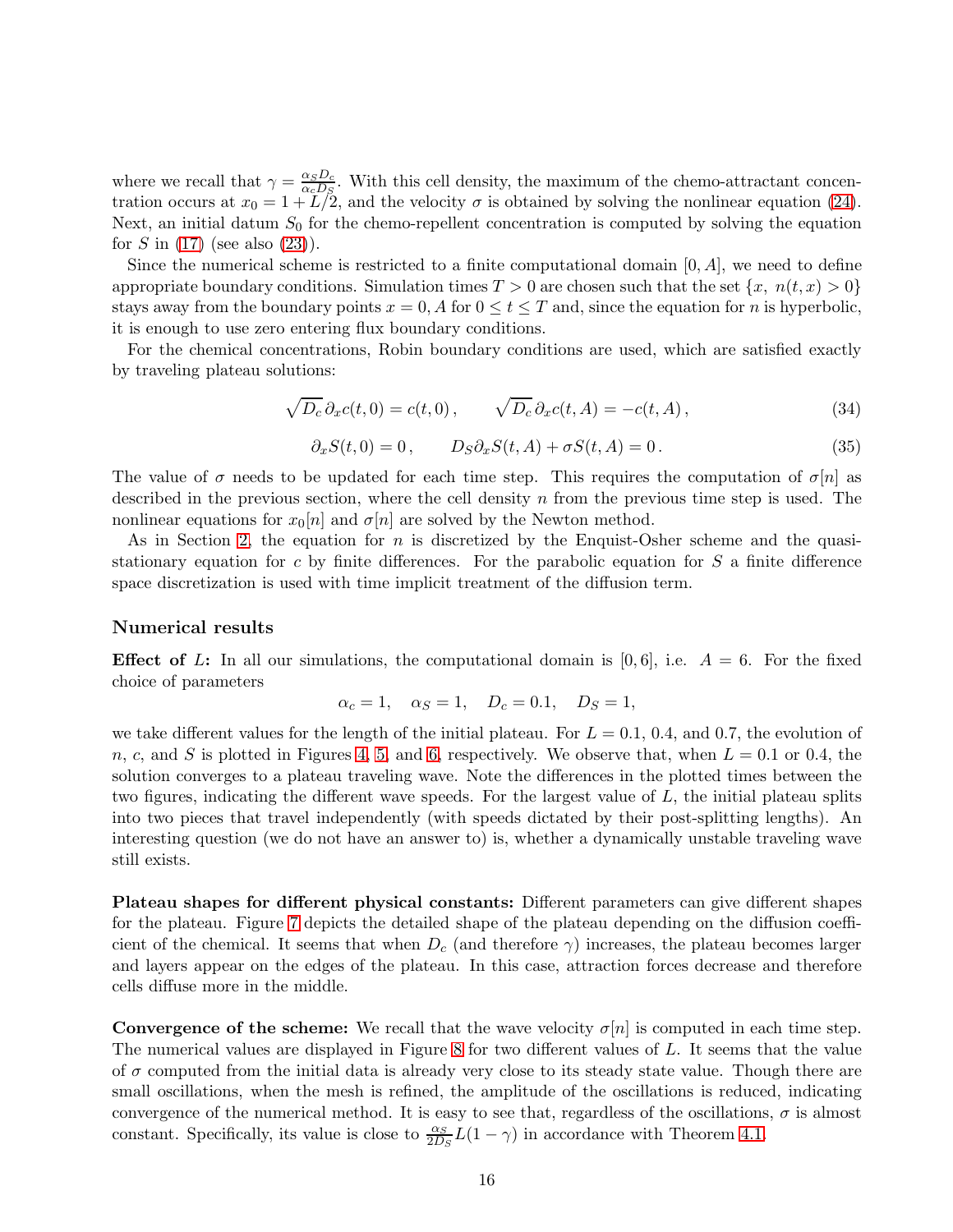

<span id="page-17-0"></span>Figure 4: The solution of [\(16\)](#page-11-5) with  $L = 0.1$  for three different times. Top: The solid and dashed lines are *n* and *c*, respectively. Bottom: the evolution of *S*. Left:  $t = 0$ , middle:  $t = 49.1$ , right:  $t = 81.9$ .



<span id="page-17-1"></span>Figure 5: Same as Figure [4](#page-17-0) with  $L = 0.4$ . The plotting times are now, left:  $t = 0$ , middle:  $t = 8.1$ , right:  $t = 17.8$ .



<span id="page-17-2"></span>Figure 6: Same as Figure [4](#page-17-0) with  $L = 0.7$ . The plotting times are now, left:  $t = 0.07$ , middle:  $t = 3.55$ , right:  $t = 6.77$ .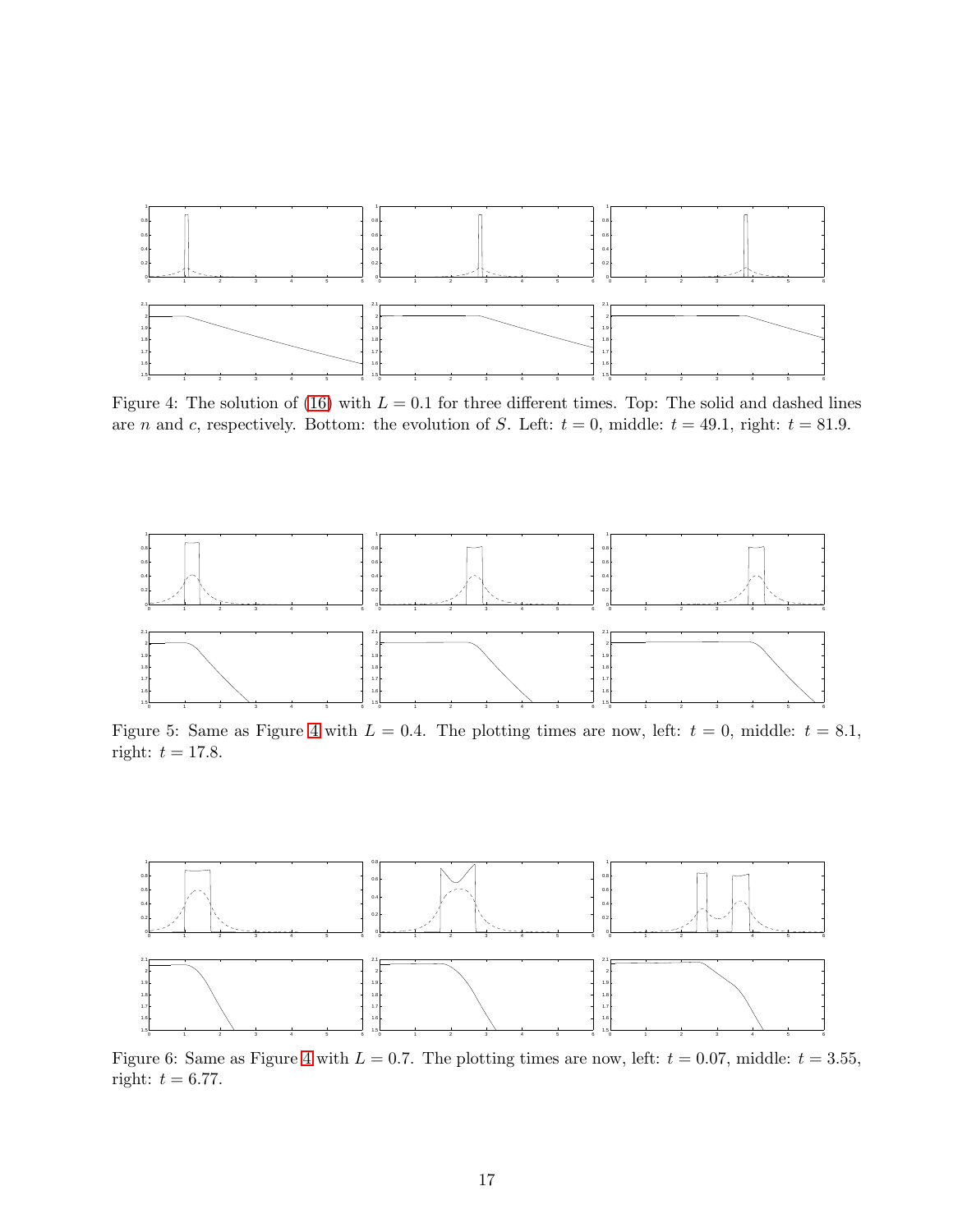

<span id="page-18-0"></span>Figure 7: Different shapes of traveling plateaus. In each figure, the top subplot depicts a zoom of the peak, while the bottom subplot displays the whole plateau. Parameter values:  $L = 0.2$ ,  $\alpha_c = \alpha_S = D_S = 1$ ; a)  $D_c = 0.01$ , b)  $D_c = 0.2$ , c)  $D_c = 0.5$ , d)  $D_c = 0.6$ .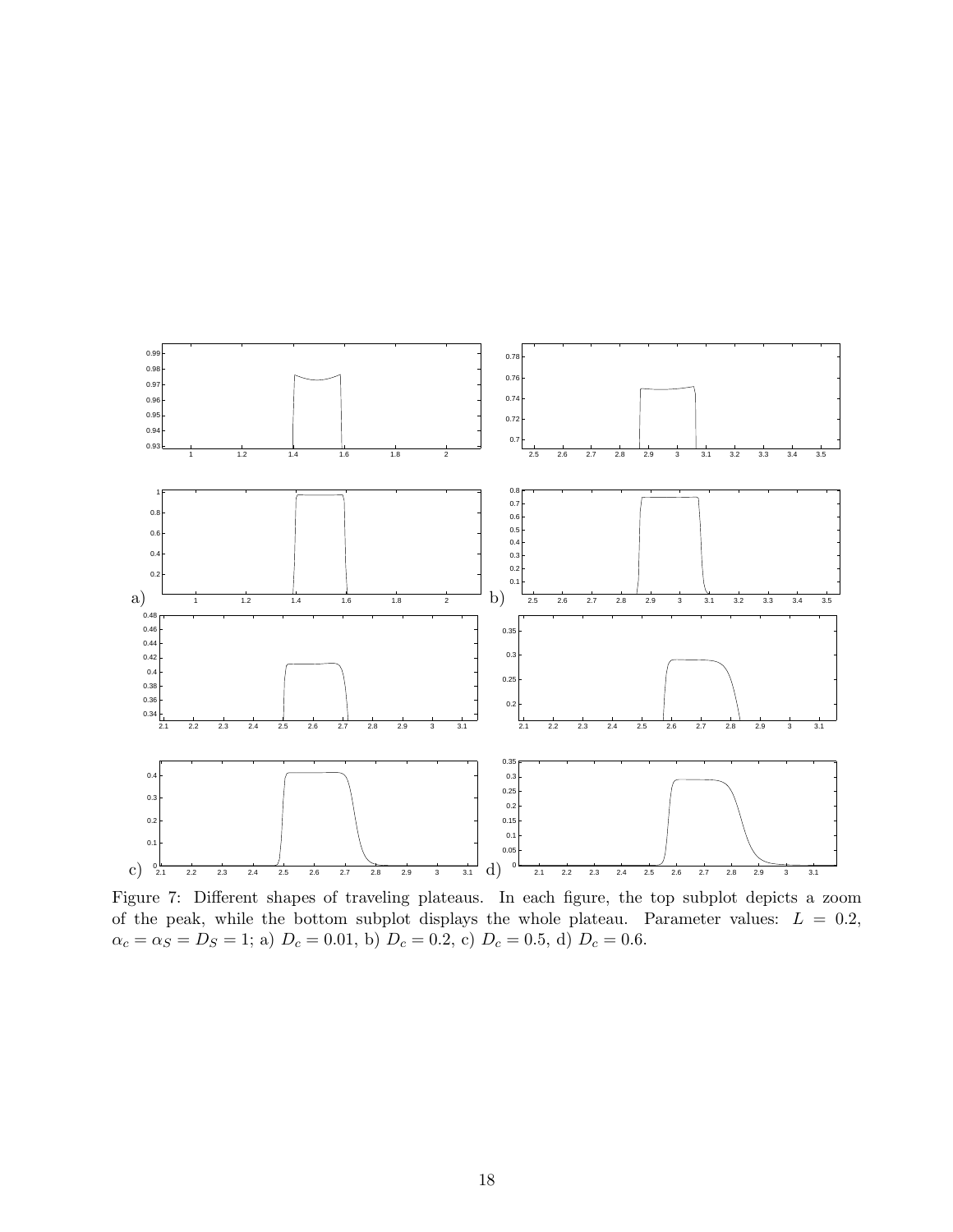

<span id="page-19-9"></span>Figure 8: The velocity of the traveling plateau  $\sigma$  for different values of L with the parameters  $\alpha_c =$  $1, \alpha_S = 1, D_c = 0.1, D_S = 1$ . We can see that, regardless of the numerical effect, they are almost constant. Left:  $L = 0.1$ ; right:  $L = 0.4$ . Top: the full scale, bottom: zoom on the oscillations.

Acknowledgment. This work was initiated, when C. S. was visiting the INRIA/UPMC team Bang on a visitor position, and completed, when C.S. and M.T. where visitors at the Newton Institute of the University of Cambridge.

## <span id="page-19-8"></span>References

- <span id="page-19-5"></span>[1] Bouchut F., *Nonlinear stability of finite volume methods for hyperbolic conservation laws and wellbalanced schemes for sources*. Series Frontiers in Mathematics, Birkhäuser Verlag, Basel (2004).
- <span id="page-19-6"></span>[2] [M. Burger, M. Di Francesco, Y. Dolak-Struss,](http://wwwmath1.uni-muenster.de/num/publications/2006/BDD06/budifdo.pdf) The Keller-Segel model with prevention of overcrowding: linear vs. nonlinear diffusion. SIAM J. Math. Anal. 38 No. 4, (2006) 1288-1315.
- [3] [M. Burger, Y. Dolak-Struss, C. Schmeiser,](http://homepage.univie.ac.at/christian.schmeiser/diff2d.pdf) Asymptotic analysis of an advection-dominated chemotaxis model in multiple spatial dimensions. Commun. Math. Sci. 6 No. 1,(2008) 1-28.
- <span id="page-19-2"></span><span id="page-19-1"></span>[4] M. Burger, P. Markowich, J.-F. Pietschmann. Work in preparation.
- [5] [F. Cerretti, B. Perthame, C. Schmeiser, M. Tang, N. Vauchelet.](http://hal.inria.fr/index.php?halsid=8hp9skomepri5f71fqkthqlpu4&view_this_doc=inria-00490893&version=2) Waves for an hyperbolic Keller-Segel model and branching instabilities. Report INRIA-0049089 (2010). To appear in M3AS.
- <span id="page-19-4"></span>[6] [A. L. Dalibard, B. Perthame,](http://arxiv.org/abs/math/0612485) Existence of solutions of the hyperbolic Keller-Segel model. Trans. Amer. Math. Soc. 361 No. 5, 2319-2335 (2009).
- <span id="page-19-3"></span>[7] [Y. Dolak-Struss, C. Schmeiser,](http://www.mat.univie.ac.at/~wk/wk-publ/DolSch.pdf) The Keller-Segel model with logistic sensitivity function and small diffusivity. SIAM J. Appl. Math., 66 No. 1, (2005) 286-308.
- <span id="page-19-0"></span>[8] [I. Golding, Y. Kozlovsky, I. Cohen, E. Ben-Jacob,](http://arxiv.org/PS_cache/cond-mat/pdf/9807/9807088v1.pdf) Studies of bacterial branching growth using reaction-diffusion models for colonial development. Physica A 260, (1998) 510-554.
- <span id="page-19-7"></span>[9] T. Hillen, A classification of spikes and plateaus. SIAM Rev.  $49(1)$ , 35-51 (2007).